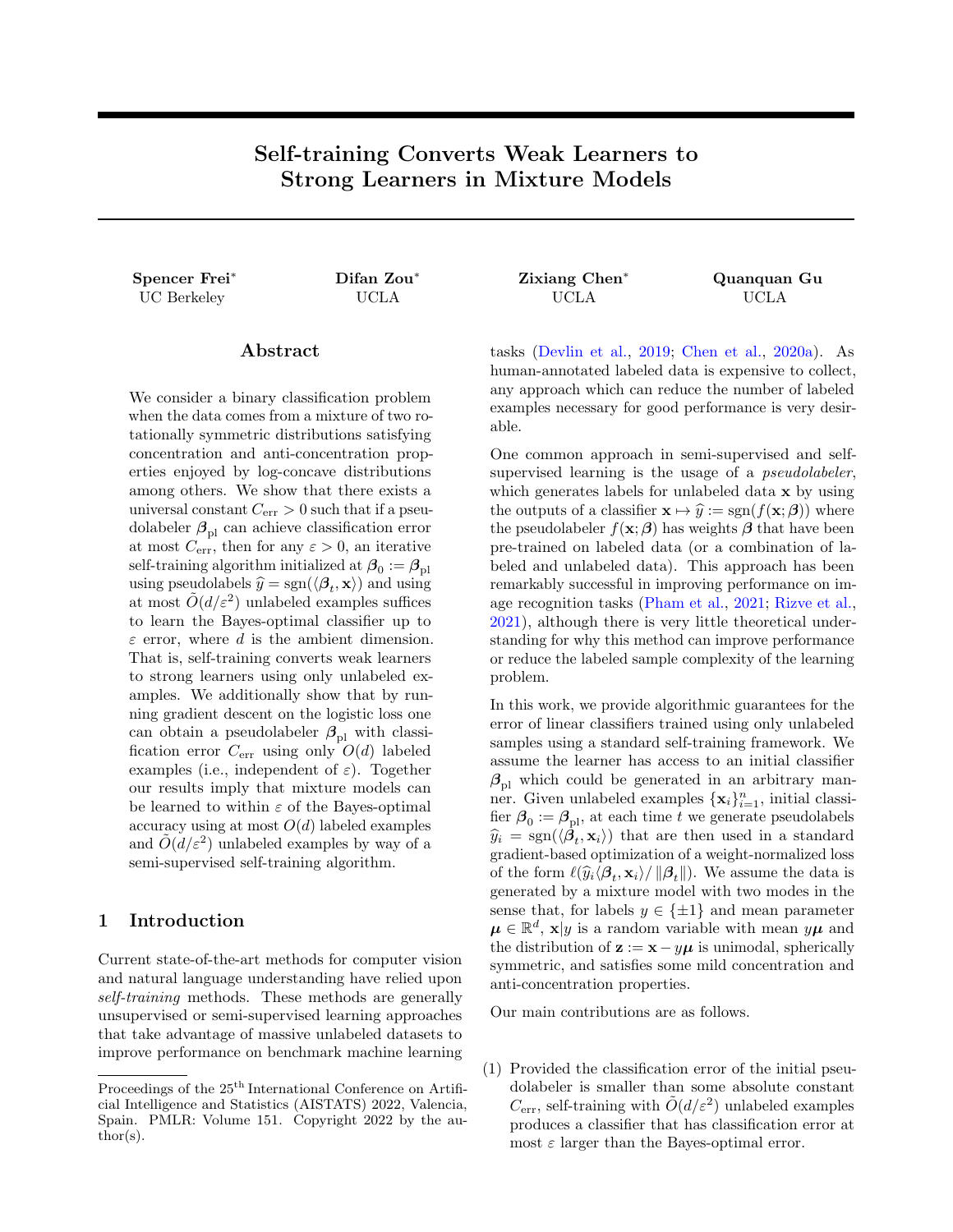- (2) If the mixture model is sufficiently separated (i.e.,  $\|\mu\| \ge C_{\mu}$  for some absolute constant  $C_{\mu}$ ), then in the supervised learning setting, gradient descent on the logistic loss finds a classifier with classification error at most  $C_{\text{err}}$  using only  $O(d)$  labeled examples– i.e., independent of  $\varepsilon$ .
- (3) Putting (1) and (2) together implies that in the semisupervised setting, mixture models can be learned to within  $\varepsilon$  of the Bayes-optimal accuracy using  $O(d)$ labeled examples and  $\tilde{O}(d/\varepsilon^2)$  unlabeled examples by using self-training with weight normalization.

Organization of the paper. We first discuss related work in Section [2.](#page-1-0) We provide our main results on self-training with unlabeled examples in Section [3.](#page-2-0) In Section [4,](#page-4-0) we describe our results in the supervised setting and combine this with our results from Section [3](#page-2-0) to get guarantees in the semi-supervised setting. In Section [5,](#page-4-1) we provide a proof sketch for our results on self-training. We conclude in Section [6,](#page-7-0) and leave detailed proofs for the appendices.

Notation. We note here the notational conventions adopted in the paper. We use bold letters to denote vectors. We use  $\|\mathbf{x}\|$  to denote the  $\ell^2$  Euclidean norm of a vector **x**. We say that  $f(x) = O(g(x))$  if there exist universal constants C, C' such that  $f(x) \leq Cg(x)$  for  $x \geq C'$ ;  $f(x) = \Omega(g(x))$  if there exist C, C' such that  $f(x) \geq Cg(x)$  for  $x \geq C'$ ; and  $f(x) = \Theta(g(x))$  if  $f(x) =$  $O(g(x))$  and  $f(x) = \Omega(g(x))$ . We use  $O, \Omega$ , and  $\Theta$  to additionally ignore logarithmic factors. For a vector  ${\bf v},$ we denote by  $err(\mathbf{v}) := \mathbb{P}_{(\mathbf{x},y) \sim \mathcal{D}}(y \neq \text{sgn}(\langle \mathbf{v}, \mathbf{x} \rangle),$  where the distribution  $D$  will be understood from the context in which this term appears. We use  $\mathbb{1}(A)$  to denote the indicator function of an event  $A$ , i.e. equal to one when the event A occurs and zero otherwise. The function  $sgn(z) = 1(z > 0) - 1(z < 0)$  is the sign function, equal to the sign of a real number with  $sgn(0) = 0$ . We use the notation  $a \wedge b$  to denote the minimum of a and b, and the notation  $a \vee b$  to denote the maximum of a and b. For a linear classifier  $\mathbf{x} \mapsto \text{sgn}(\langle \mathbf{x}, \boldsymbol{\beta} \rangle)$  with parameter  $\beta$ , we will interchangeably refer to  $\beta$  as the classifier or as the parameter. We will likewise interchangeably refer to the parameters  $\beta_{\text{pl}}$  defining a pseudolabeler, a pseudolabeler  $\mathbf{x} \mapsto \langle \mathbf{x}, \vec{\beta}_{\text{pl}} \rangle$ , and the classifier induced by a pseudolabeler  $\mathbf{x} \mapsto \text{sgn}(\langle \mathbf{x}, \beta_{\text{pl}} \rangle)$ itself, with the particular sense being clear in context.

### <span id="page-1-0"></span>2 Related Work

Although the usage of the term 'pseudolabel' dates back to as recently as 2013 [\(Lee,](#page-9-2) [2013\)](#page-9-2), the usage of selfsupervised (unsupervised) methods to improve performance in supervised learning tasks has a long history in machine learning [\(Scudder,](#page-9-3) [1965;](#page-9-3) [Yarowsky,](#page-9-4) [1995\)](#page-9-4). It is only over the past few years that self-supervised 'pretraining' methods have become a standard approach for improving performance in supervised learning tasks like image recognition and natural language understanding [\(Devlin et al.,](#page-8-0) [2019;](#page-8-0) [Chen et al.,](#page-8-1) [2020a;](#page-8-1) [Pham](#page-9-0) [et al.,](#page-9-0) [2021\)](#page-9-0). Such methods are particularly appealing in the age of big data where in an increasing number of domains it is possible to collect massive unlabeled datasets.

From a theoretical perspective, much less is known about self-supervised and semi-supervised learning than in the supervised setting. Early works by [Castelli](#page-8-2) [and Cover](#page-8-2) [\(1995,](#page-8-2) [1996\)](#page-8-3) looked at the relative value of labeled examples over unlabeled examples when the underlying marginal distribution of the features satisfies a parametric identifiability assumption. A series of works have sought to clarify under what conditions semi-supervised learning can have provably better sample complexity or generalization performance in comparison with using solely supervised learning techniques [\(Ben-David et al.,](#page-8-4) [2008;](#page-8-4) [Singh et al.,](#page-9-5) [2009;](#page-9-5) [Balcan and Blum,](#page-8-5) [2010;](#page-8-5) Darnstädt et al., [2013;](#page-8-6) Göpfert [et al.,](#page-9-6) [2019\)](#page-9-6). For surveys on early work in semisupervised learning, we refer the reader to [Zhu and](#page-9-7) [Goldberg](#page-9-7) [\(2009\)](#page-9-7) and [Chapelle et al.](#page-8-7) [\(2010\)](#page-8-7).

More related to this work, a number of theorists have sought to better understand the mechanisms underlying the types of self-training algorithms used for deep neural networks. This includes an analysis of contrastive learning [\(Tosh et al.,](#page-9-8) [2021\)](#page-9-8), consistency regularization [\(Wei et al.,](#page-9-9) [2021;](#page-9-9) [Cai et al.,](#page-8-8) [2021\)](#page-8-8), robust self-training [\(Raghunathan et al.,](#page-9-10) [2020\)](#page-9-10), knowledge distillation [\(Hsu et al.,](#page-9-11) [2021\)](#page-9-11) and masked feature prediction [\(Lee et al.,](#page-9-12) [2020\)](#page-9-12), to mention a few. A number of works on the theory of self-training methods have focused on their applications in transfer learning and domain adaptation [\(Kumar et al.,](#page-9-13) [2020;](#page-9-13) [Chen et al.,](#page-8-9) [2020b;](#page-8-9) [Xie et al.,](#page-9-14) [2021\)](#page-9-14).

A closely related paper is by [Oymak and Gulcu](#page-9-15) [\(2021\)](#page-9-15). They considered the Gaussian mixture model setting and considered a self-training algorithm based on updating the estimate  $\frac{1}{n} \sum_{i=1}^{n} [\ddot{y}_i \mathbf{x}_i] \approx \boldsymbol{\mu}$  for the mean of the mixture. By replacing the labels  $y_i$  with pseudolabels produced by some initial pseudolabeler, they are able to show that in the high dimensional limit, the predictors found by self-training are correlated with the Bayes-optimal predictor  $\mu$ . In contrast to our results, they did not provide a guarantee that their self-training algorithm converged to the Bayes-optimal predictor. Additionally, the averaging operator they consider does not have analogues used in deep learning, which stands in contrast to the gradient-based training of the logistic loss we consider in this paper.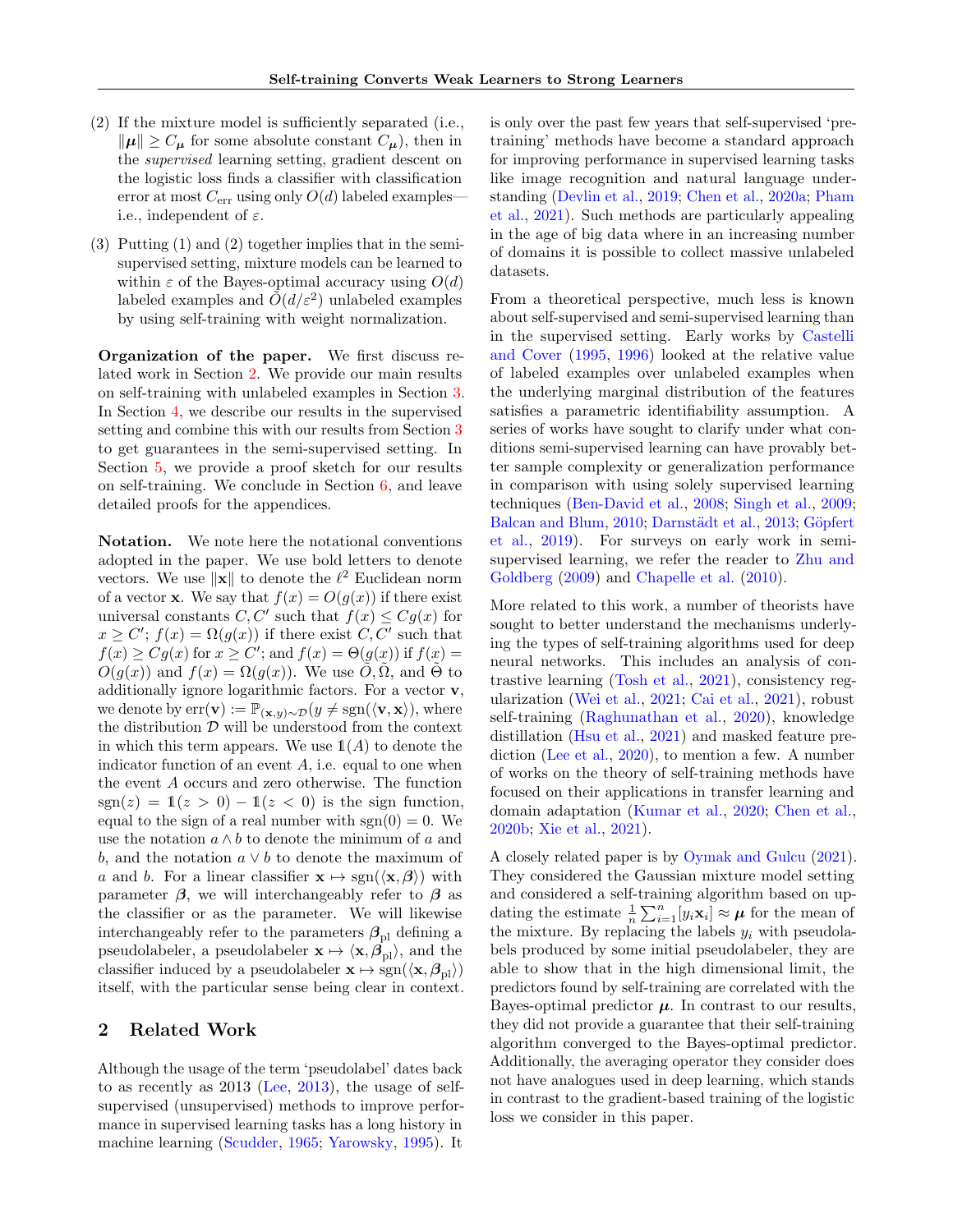[Kumar et al.](#page-9-13) [\(2020\)](#page-9-13), in a broad work on the usage of self-training methods for domain adaptation, worked on a similar problem to the one we consider in this paper. They showed that in a Gaussian mixture model setting, assuming (1) iterative self-training solves an appropriate constrained nonconvex optimization problem and (2) access to infinite unlabeled data, then iterative self-training can yield the Bayes-optimal classifier provided it is initialized with a pseudolabeler with sufficiently small error. By contrast, we directly show that the nonconvex optimization algorithm consisting of self-training with a finite set of unlabeled samples via weight-normalized gradient descent yields Bayes-optimal classifiers for a more general class of distributions.

[Chen et al.](#page-8-9) [\(2020b\)](#page-8-9) showed that for a mixture model where some coordinates are 'spurious' and are distributed according to a (possibly anisotropic) Gaussian while the remaining coordinates satisfy mild distributional assumptions and fully determine the 'signal' of the label y, self-training via projected gradient descent learns to avoid the spurious features, provided the initial pseudolabeler does not depend much on the spurious features. Under the additional assumption that all of the coordinates are Gaussian with only one coordinate determining the label, they are able to show self-training converges to an optimal classifier. In comparison to our work, we have a more complete characterization of the sample complexity of the semisupervised learning problem in that we show that a constant number of labeled examples is sufficient for learning pseudolabelers for which self-training learns optimal classifiers; we show convergence to the optimal classifier for more general distributions; and we consider the dynamics of self-training with weight-normalized gradient descent, which are different from that of projected gradient descent.

# <span id="page-2-0"></span>3 Self-training Converts Weak Learners to Strong Learners

In this section we show one of our key results, namely for data coming from an isotropic mixture model, there exists a universal constant  $C_{\text{err}} > 0$  such that if an initial pseudolabeler  $\beta_{\text{pl}}$  has classification error at most  $C_{\text{err}}$ , then self-training using only unlabeled examples yields a classifier with classification error arbitrarily close to the Bayes-optimal error. Before we begin, let us introduce some definitions which we will need to define the mixture model we consider. Our first set of definitions are that of sub-exponential distributions and that of anti-concentration.

Definition 3.1 (Sub-exponential distributions). We say  $\mathcal{D}_{\mathbf{x}}$  is K-sub-exponential if every  $\mathbf{x} \sim \mathcal{D}_{\mathbf{x}}$  is a subexponential random vector with sub-exponential norm at most K. In particular, for any  $\bar{v}$  with  $\|\bar{v}\|=1$ ,  $\mathbb{P}_{\mathcal{D}_x}(|\langle \bar{\mathbf{v}}, \mathbf{x} \rangle| \geq t) \leq \exp(-t/K).$ 

**Definition 3.2.** For  $\bar{\mathbf{v}}, \bar{\mathbf{v}}' \in \mathbb{R}^d$ , denote by  $p_{\bar{\mathbf{v}}}(\cdot)$  the density function of the projection of  $\mathbf{x} \sim \mathcal{D}_{\mathbf{x}}$  on the one dimensional subspace spanned by  $\bar{\mathbf{v}}$ , and by  $p_{\bar{\mathbf{v}},\bar{\mathbf{v}}'}(\cdot)$  the density function of the projection of x on the subspace spanned by  $\bar{\mathbf{v}}$  and  $\bar{\mathbf{v}}'$ . We say the distribution satisfies U-anti-concentration if there exists  $U > 0$  such that for any unit norm  $\bar{\mathbf{v}} \in \mathbb{R}^d$ ,  $p_{\bar{\mathbf{v}}}(t) \leq U$  for all  $t \in \mathbb{R}$ . We say  $(U', R)$ -anti-anti-concentration holds if there exists  $U', R > 0$  such that for any unit norm  $\bar{\mathbf{v}}, \bar{\mathbf{v}}' \in \mathbb{R}^d$ , it holds that  $p_{\bar{\mathbf{v}}, \bar{\mathbf{v}}'}(\mathbf{a}) \geq 1/U'$  for all  $\mathbf{a} \in \mathbb{R}^2$  satisfying  $\|\mathbf{a}\|_2 \leq R.$ 

The sub-exponential definition is standard and satisfied by log-concave isotropic distributions among others. Anti-concentration and anti-anti-concentration are fairly benign distributional assumptions, the former stating that the distribution cannot assign unbounded probability mass along one dimensional projections and the latter stating that the projection of the features onto low dimensional subspaces have probability density functions which assign at least a constant amount of mass near the origin. A number of recent works have developed guarantees for learning halfspaces with noise under these distributional assumptions to avoid computational complexity lower bounds that exist without such assumptions [\(Diakonikolas et al.,](#page-8-10) [2019,](#page-8-10) [2020b;](#page-8-11) [Frei et al.,](#page-8-12) [2021a](#page-8-12)[,b;](#page-8-13) [Zou et al.,](#page-9-16) [2021\)](#page-9-16).

We can now define the mixture distribution we consider in this work.

<span id="page-2-1"></span>**Definition 3.3.** A joint distribution  $\mathcal{D}$  over  $(\mathbf{x}, y) \in$  $\mathbb{R}^d \times {\{\pm 1\}}$  is defined as follows. Let  $\mu \in \mathbb{R}^d$ , and  $y = 1$ with probability  $1/2$  and  $y = -1$  with probability  $1/2$ . Then we generate  $\mathbf{x}|y \sim \mathbf{z} + y\boldsymbol{\mu}$  where z is an isotropic, rotationally symmetric<sup>[1](#page-0-0)</sup> and  $K$ -sub-exponential distribution satisfying  $U$ -anti-concentration and  $(U', R)$ -antianti-concentration. Further assume z is unimodal in the sense that its probability density function  $p_{z}(z)$ is decreasing function of  $||z||_2$ . We call  $(\mathbf{x}, y) \sim \mathcal{D}$ a mixture distribution with mean  $\mu$  and parameters  $K, U, U', R$ .

We note that log-concave isotropic distributions like the standard Gaussian are K-sub-exponential and satisfy  $U$ -anti-concentration and  $(U', R)$ -anti-anticoncentration with  $K, U, U', R = \Theta(1)$  (see [Diakoniko](#page-8-14)[las et al.](#page-8-14) [\(2020a,](#page-8-14) Fact 19)). Thus, our generative model is a natural generalization of the Gaussian mixture model that can accommodate a broader class of distributions. We further note that the Bayes-optimal

<sup>&</sup>lt;sup>1</sup>By isotropic we mean  $\mathbb{E}[\mathbf{x}] = 0$  and  $\mathbb{E}[\mathbf{x} \mathbf{x}^{\top}] = I$ , and by rotationally symmetric we mean x has the same distribution as Qx for any orthogonal matrix Q.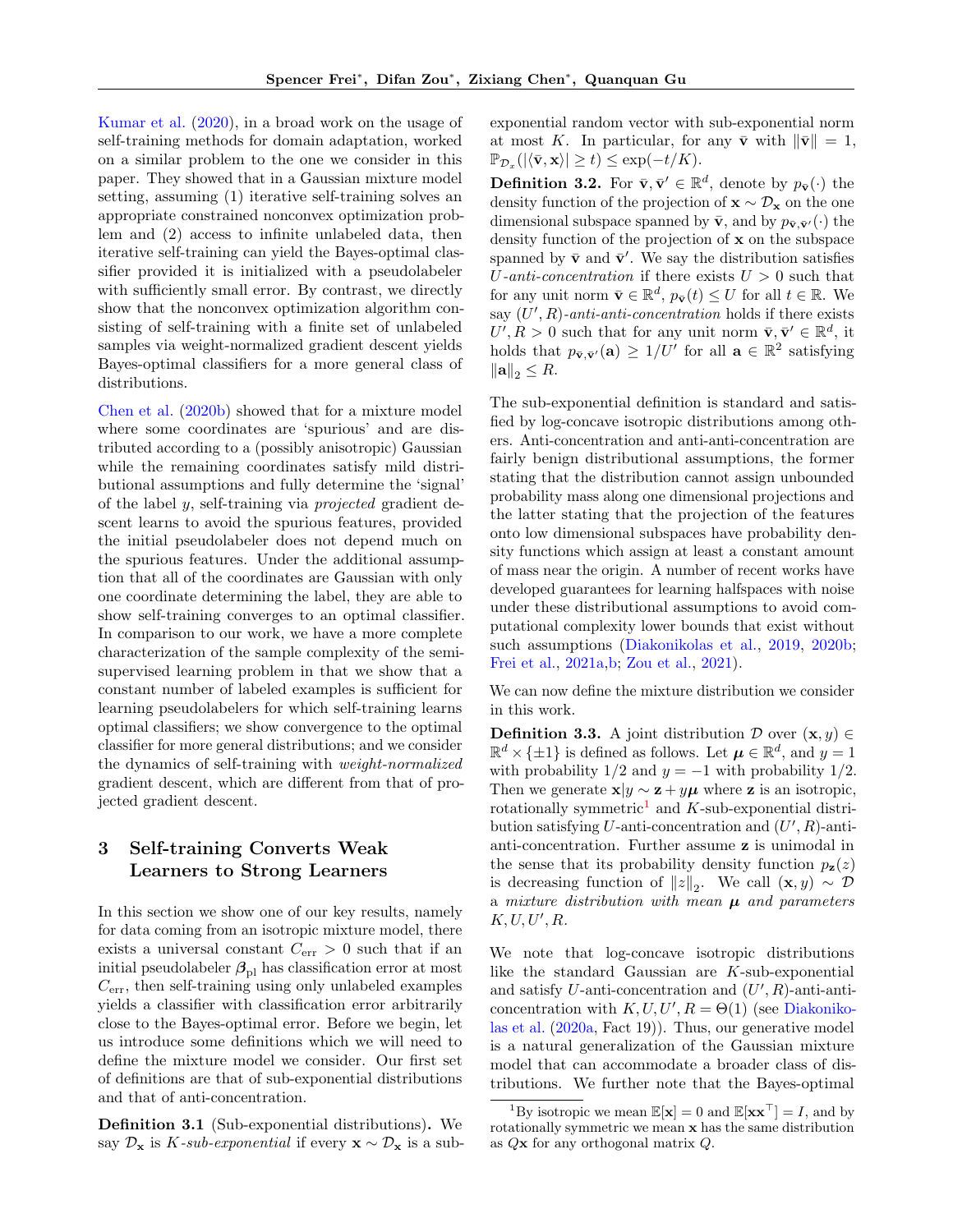classifier for the mixture models we consider in this work is given by the linear classifier  $\mathbf{x} \mapsto \text{sgn}(\langle \boldsymbol{\mu}, \mathbf{x} \rangle)$ .

<span id="page-3-0"></span>Fact 3.4. For mixture models satisfying Definition [3.3,](#page-2-1) the Bayes-optimal classifier is given by  $\mathbf{x} \mapsto \text{sgn}(\langle \mu, \mathbf{x} \rangle)$ .

A proof for Fact [3.4](#page-3-0) is given in Appendix [C.](#page-17-0) With the above in place, we can begin to describe the self-training algorithm we will use to amplify weak learners to strong learners using only unlabeled data. We assume we have access to a pseudolabeler  $\beta_{\text{pl}}$  which is able to achieve a sufficiently small, but constant, population-level classification error. We then use a weight-normalized logistic regression method to train starting from the initial predictor  $\beta_{\text{pl}}$  using only unlabeled examples. Our results will rely upon loss functions that are well-behaved in the following sense.

<span id="page-3-3"></span>**Definition 3.5.** We say a loss function  $\ell$  is wellbehaved for some  $C_{\ell} \geq 1$  if the loss  $\ell(z)$  is 1-Lipschitz and decreasing on the interval  $[0, \infty)$ , and additionally  $-\ell'(z) \ge \frac{1}{C_{\ell}} \exp(-z)$  for  $z > 0$ .

The exponential loss  $\ell(z) = \exp(-z)$  and the logistic loss  $\ell(z) = \log(1 + \exp(-z))$  are well-behaved with  $C_{\ell} = 1$  and  $C_{\ell} = 2$  respectively. Note that our analysis will *not* require that the loss used is convex, merely that it is decreasing, Lipschitz, and that  $-\ell'$  is bounded from below by a constant times the exponential loss. Additionally note that we only specify the behavior of the loss on the interval  $[0, \infty)$ . As we will see, this is because in the self-training algorithm we consider, the input to the loss function is always non-negative.

We can now formally describe the self-training algorithm. Let  $\sigma > 0$  be a parameter which we shall call the *temperature*. We assume we have access to  $n = TB$ samples  $\{\mathbf x_i^{(t)}\}_{i=1,\dots,B, t=0,\dots,T-1}$ , which we partition into T batches of size B. With a well-behaved loss  $\ell$ , we define the (unsupervised) empirical risk

$$
\widehat{L}_t^{\widehat{u}}(\boldsymbol{\beta}) := \frac{1}{B} \sum_{i=1}^B \ell\left(\frac{1}{\sigma} \cdot \text{sgn}\left(\left\langle \mathbf{x}_i^{(t)}, \boldsymbol{\beta} \right\rangle\right) \cdot \left\langle \mathbf{x}_i^{(t)}, \frac{\boldsymbol{\beta}}{\|\boldsymbol{\beta}\|}\right\rangle\right)
$$

$$
= \frac{1}{B} \sum_{i=1}^B \ell\left(\frac{1}{\sigma} \left| \left\langle \mathbf{x}_i^{(t)}, \frac{\boldsymbol{\beta}}{\|\boldsymbol{\beta}\|}\right\rangle \right|\right). \tag{3.1}
$$

That is, we use a typical weight-normalized logistic regression-type loss with pseudolabels given by  $\hat{y} =$ sgn( $\langle \beta, x \rangle$ ), with an additional factor given by the temperature  $\sigma$ . We start with the predictor  $\beta_0 =$  $\beta_{\text{pl}}/\left\|\boldsymbol{\beta}_{\text{pl}}\right\|$  and then use updates

$$
\tilde{\boldsymbol{\beta}}_{t+1} = \boldsymbol{\beta}_t - \eta \nabla \widehat{L}_t^{\mathrm{u}}(\boldsymbol{\beta}_t),
$$

$$
\boldsymbol{\beta}_{t+1} = \tilde{\boldsymbol{\beta}}_{t+1} / \left\| \tilde{\boldsymbol{\beta}}_{t+1} \right\|.
$$

Notice the usage of weight normalization in the definition of the unsupervised loss. This can be viewed Algorithm 1 Self-training with pseudolabels and weight normalization

<span id="page-3-1"></span>

| 1: <b>input:</b> Training dataset $S$                                                                                                                                                                                                                    |                                                                                 |  |  |
|----------------------------------------------------------------------------------------------------------------------------------------------------------------------------------------------------------------------------------------------------------|---------------------------------------------------------------------------------|--|--|
| ${x_i^{(t)}}_{i=1,,B, t=0,,T-1}$                                                                                                                                                                                                                         |                                                                                 |  |  |
|                                                                                                                                                                                                                                                          | step size $\eta$ , temperature $\sigma > 0$ , pseudolabeler $\beta_{\text{pl}}$ |  |  |
| 2: $\beta_0 := \beta_{\rm pl}/\left\ \beta_{\rm nl}\right\ $                                                                                                                                                                                             |                                                                                 |  |  |
| 3: for $t = 0, , T - 1$ do                                                                                                                                                                                                                               |                                                                                 |  |  |
| 4: Generate pseudolabels $\hat{y}_i^{(t)} = \text{sgn}(\langle \mathbf{x}_i^{(t)}, \boldsymbol{\beta}_i \rangle)$                                                                                                                                        |                                                                                 |  |  |
| 5: $\tilde{\boldsymbol{\beta}}_{t+1} = \boldsymbol{\beta}_t - \frac{\eta}{B} \sum_{i=1}^B \nabla \ell \left( \frac{1}{\sigma} \cdot \hat{y}_i^{(t)} \cdot \langle \mathbf{x}_i^{(t)}, \boldsymbol{\beta}_t /    \boldsymbol{\beta}_t    \rangle \right)$ |                                                                                 |  |  |
| 6: $\beta_{t+1} = \tilde{\beta}_{t+1}/\left\  \tilde{\beta}_{t+1} \right\ $                                                                                                                                                                              |                                                                                 |  |  |
| $7:$ end for                                                                                                                                                                                                                                             |                                                                                 |  |  |
| 8: output: $\beta_{T-1}$                                                                                                                                                                                                                                 |                                                                                 |  |  |

as a form of regularization for the learning algorithm, since if we do not normalize the weights it is possible that  $L^{\mathbf{u}}(\boldsymbol{\beta})$  could be minimized by simply taking  $\|\beta\| \to \infty$ . The usage of a temperature term is common in self-training algorithms [\(Hinton et al.,](#page-9-17) [2015;](#page-9-17) [Zou et al.,](#page-9-18) [2019\)](#page-9-18), and has also previously been used for learning halfspaces with noise [\(Diakonikolas et al.,](#page-8-11) [2020b;](#page-8-11) [Zou et al.,](#page-9-16) [2021\)](#page-9-16). We summarize the above into Algorithm [1.](#page-3-1)

Our main result is the following theorem. We will present its proof in Section [5.](#page-4-1)

<span id="page-3-2"></span>**Theorem 3.6.** Suppose that  $(x, y) \sim \mathcal{D}$  follows a mixture distribution with mean  $\mu$  satisfying  $\|\mu\|$  =  $\Theta(1)$  and parameters  $K, U, U', R = \Theta(1)$ . Let  $\ell$  be wellbehaved for some  $C_{\ell} \geq 1$ , and assume the temperature satisfies  $\sigma \geq R \vee ||\mu||$ . Assume access to a pseudolabeler  $\beta_{\text{pl}}$  which satisfies  $\mathbb{P}_{(\mathbf{x},y)\sim\mathcal{D}}(y \neq \text{sgn}(\langle \beta_{\text{pl}}, \mathbf{x} \rangle)) \leq C_{\text{err}},$ where  $C_{\text{err}} = R^2/(\dot{7}2\tilde{C}_{\ell}U')$ . Let  $\varepsilon, \delta \in (0, 1)$ , and assume that

$$
B = \tilde{\Omega} \left( \varepsilon^{-1} \right), \quad T = \tilde{\Omega} \left( d \varepsilon^{-1} \right), \quad \eta = \tilde{\Theta} \left( d^{-1} \varepsilon \right).
$$

Then with probability at least  $1 - \delta$ , by running Al-gorithm [1](#page-3-1) with step size  $\eta$  and batch size B, the last iterate satisfies  $\text{err}(\boldsymbol{\beta}_{T-1}) \leq \text{err}(\boldsymbol{\mu}) + \varepsilon$ . In particular,  $T = \tilde{O}(d/\varepsilon)$  iterations using at most  $TB = \tilde{O}(d/\varepsilon^2)$ unlabeled samples suffices to be within  $\varepsilon$  error of the Bayes-optimal classifier.

Theorem [3.6](#page-3-2) shows that provided we have a pseudolabeler which achieves a constant level of classification error, then by using only unlabeled examples, selftraining with pseudolabels and weight normalization will amplify the pseudolabeler from a weak learner (achieving a constant level of accuracy) to a strong learner (achieving accuracy arbitrarily close to that of the best possible). Note that for the mixture model,  $sgn(\langle \mu, \cdot \rangle)$  is the Bayes-optimal classifier over the dis-tribution (see Fact [3.4\)](#page-3-0), and if  $\|\mu\|$  is small then the best error achievable might be quite large, as the region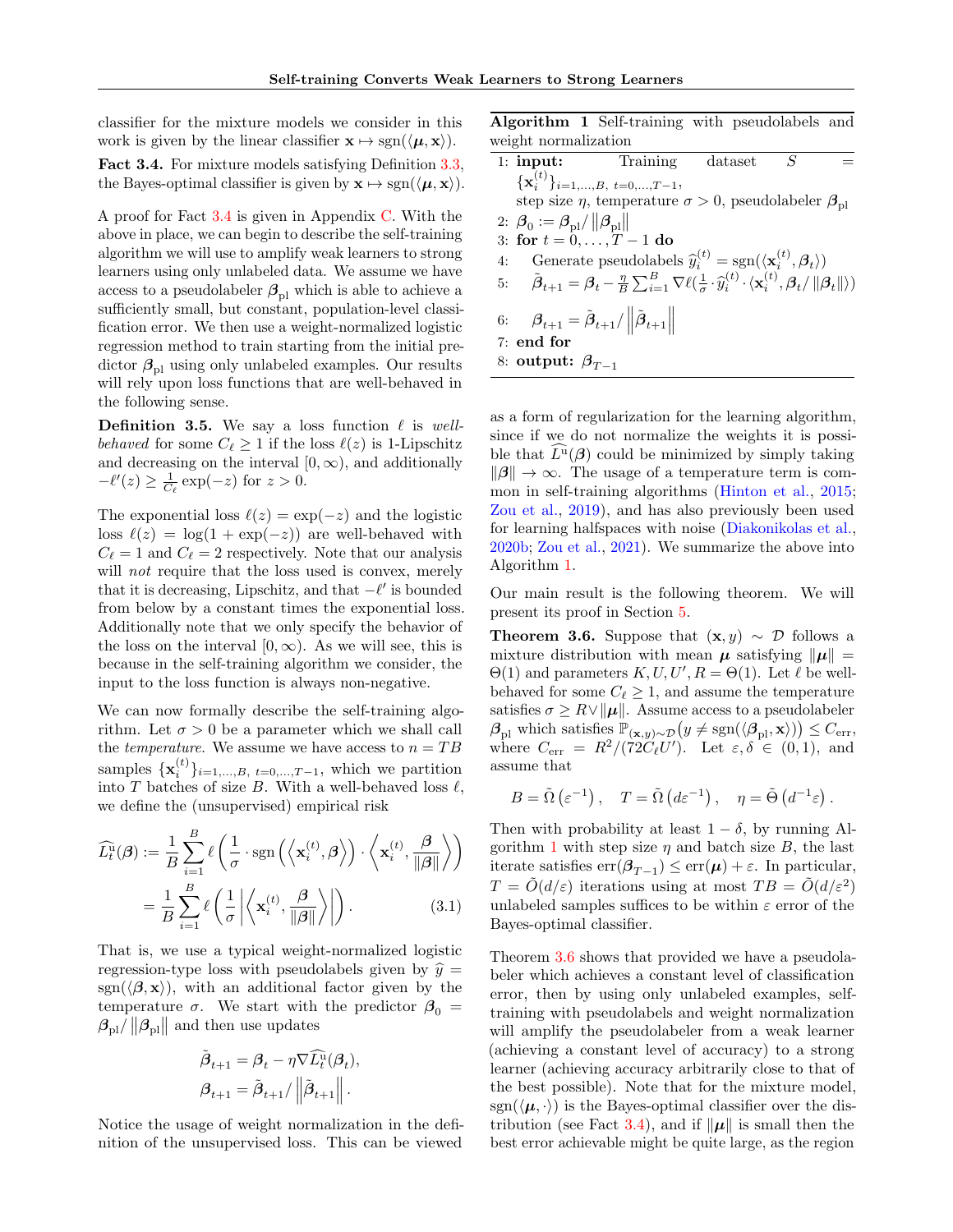Algorithm 2 Logistic regression with online stochastic gradient descent

<span id="page-4-2"></span>1: **input:** Failure probability  $\delta \in (0,1)$ , Training dataset  $S = \{(\mathbf{x}_t^{(i)}, y_t^{(i)})\}$  for  $t =$  $0, \ldots, \tilde{T} - 1, \ i = 1, \ldots, 4 \lceil \log(1/\delta) \rceil,$ step size  $\eta$ . 2:  $\beta_0^{(i)} := 0$ . 3: for  $i = 1, \ldots, 4 \lceil \log(1/\delta) \rceil$  do 4: for  $t = 0, ..., T - 1$  do 5:  $\beta_{t+1}^{(i)} = \beta_t^{(i)} - \eta \nabla \log(1 + \exp(-y_t^{(i)}$  $\langle \mathbf{x}_{t}^{(i)}, \boldsymbol{\beta}_{t}^{(i)}\rangle))$ 6: end for 7: end for 8:  $\textbf{output:} \; \{\boldsymbol{\beta}^{(i)}_t\}_{t \in [T], \; i \in [\log(1/\delta)]}$ 

near the origin could have a large mass of samples that are just as likely to be from the  $y = +1$  cluster and the  $y = -1$  cluster (consider a mixture of two isotropic 2D) Gaussians with means  $(+1,0)$  and  $(-1,0)$ ). Thus in some settings it may not be possible for a pseudolabeler to have error smaller than  $C_{\text{err}}$ . However, we will see in the next section that provided  $\|\mu\|$  is bounded below by a universal constant, we can ensure that a classifier trained by gradient descent using only  $O(d)$  labeled examples has classification error at most Cerr.

# <span id="page-4-0"></span>4 Semi-supervised Learning with  $O(d)$ Labeled Examples via Self-training

Theorem [3.6](#page-3-2) tells us that provided the self-training procedure (Algorithm [1\)](#page-3-1) starts with a pseudolabeler that has classification error smaller than some absolute constant  $C_{\text{err}}$ , self-training will boost this weak learner to a strong learner quickly. In this section, we show that a standard logistic regression procedure produces a pseudolabeler that can achieve the desired constant accuracy by using only  $O(d)$  samples—that is, a constant number of samples with respect to  $\varepsilon$ . The particular algorithm we consider is online SGD used to minimize the logistic loss  $\ell(z) = \log(1 + \exp(-z))$  defined over a linear classifier, and is given in Algorithm [2.](#page-4-2) We use  $O(\log(1/\delta))$  independent runs of online SGD to amplify a constant probability guarantee to a high probability guarantee.

<span id="page-4-3"></span>**Theorem 4.1.** Suppose that  $(x, y) \sim \mathcal{D}$  follows a mixture distribution with mean  $\mu$  and parameters  $K, U, U', R > 0$ . Let  $C_{\text{err}}$  be the constant from Theo-rem [3.6](#page-3-2) and assume  $\|\mu\| \geq 3K \max(\log(8/C_{\text{err}}), 22K).$ By running Algorithm [2](#page-4-2) with  $\eta = (\|\boldsymbol{\mu}\|^2 + d)^{-1}C_{\text{err}}/8$ and  $T = 8\eta^{-1}C_{\text{err}}^{-1} \|\boldsymbol{\mu}\|^2$  iterations, there exists  $i \leq$  $4\log(1/\delta)$  and  $t < T$  such that with probability at least  $1 - \delta$ ,

$$
\mathbb{P}(y \neq \text{sgn}(\langle \boldsymbol{\beta}_t^{(i)}, \mathbf{x} \rangle)) \leq C_{\text{err}}.
$$

The proof of Theorem [4.1](#page-4-3) follows standard stochastic convex optimization arguments and can be found in Appendix [B.](#page-14-0)

Theorem [4.1](#page-4-3) implies that if we have access to  $O((\|\boldsymbol{\mu}\|^2 +$ d)  $\|\mu\|^2$ ) labeled examples, where  $O(\cdot)$  hides universal constants depending on  $K, U, U'$ , and  $R$ , we can learn a pseudolabeler  $\beta_{\text{pl}}$  with classification error at most  $C_{\text{err}}$ . In particular, for  $\|\mu\| = \Theta(1)$ , using only  $O(d)$ labeled examples suffices to learn a pseudolabler with error at most  $C_{\text{err}}$ . We can then use this pseudola-beler in Theorem [3.6](#page-3-2) with  $O(d/\varepsilon^2)$  unlabeled examples to perform self-training and yield a classifier which achieves classification error at most  $\varepsilon$  larger than the best-possible error. We collect these results into the following corollary.

<span id="page-4-4"></span>Corollary 4.2. Let  $(\mathbf{x}, y) \sim \mathcal{D}$  be a mixture model with mean  $\mu$  and parameters  $K, U, U', R = \Theta(1)$ . Assume  $\|\mu\| = \Theta(1)$  satisfies

$$
\|\mu\| \ge 3K \max\left(\log(144U'/R^2), 22K\right),\
$$

Then for any  $\varepsilon, \delta \in (0, 1)$ , with probability at least  $1 - \delta$ , using  $O(d)$  labeled examples in Algorithm [2](#page-4-2) and  $\tilde{O}(d/\varepsilon^2)$  unlabeled examples in Algorithm [1](#page-3-1) suffices to learn a predictor  $\beta$  to within  $\varepsilon$  error of the Bayesoptimal classification error, where  $O(\cdot)$  hides constants depending on K, U, U', R, and  $log(1/\delta)$  only, and  $\tilde{O}$ additionally suppresses logarithmic dependence on  $\varepsilon^{-1}$ and d.

To the best of our knowledge, Corollary [4.2](#page-4-4) is the first result to show that a semi-supervised self-training algorithm can learn an optimal classifier using only a constant number of labeled examples.

On a related note, we want to acknowledge that for Gaussian mixture models, there exist purely unsupervised techniques (based on clustering methods) for which  $O(d/\varepsilon)$  unlabeled examples suffices to learn within  $\varepsilon$  of the *clustering error* min ( $\mathbb{P}(y \neq 0)$  $sgn(\langle \mu, \mathbf{x} \rangle), 1 - \mathbb{P}(y \neq sgn(\langle \mu, \mathbf{x} \rangle))$  [\(Li et al.,](#page-9-19) [2017\)](#page-9-19). Thus, under more restrictive distributional assumptions and using algorithms designed for mixture models, it is possible to optimally learn a mixture model using only unlabeled examples. We note this to emphasize that in this work we do not make the claim that selftraining with pseudolabels is the optimal algorithm for learning mixture models. Rather, our aim is to develop a better understanding of how self-training with pseudolabels can achieve good performance using few labeled examples.

#### <span id="page-4-1"></span>5 Proof of Main Results

In this section we provide a proof for Theorem [3.6.](#page-3-2) The key to our proof comes from deriving a lower bound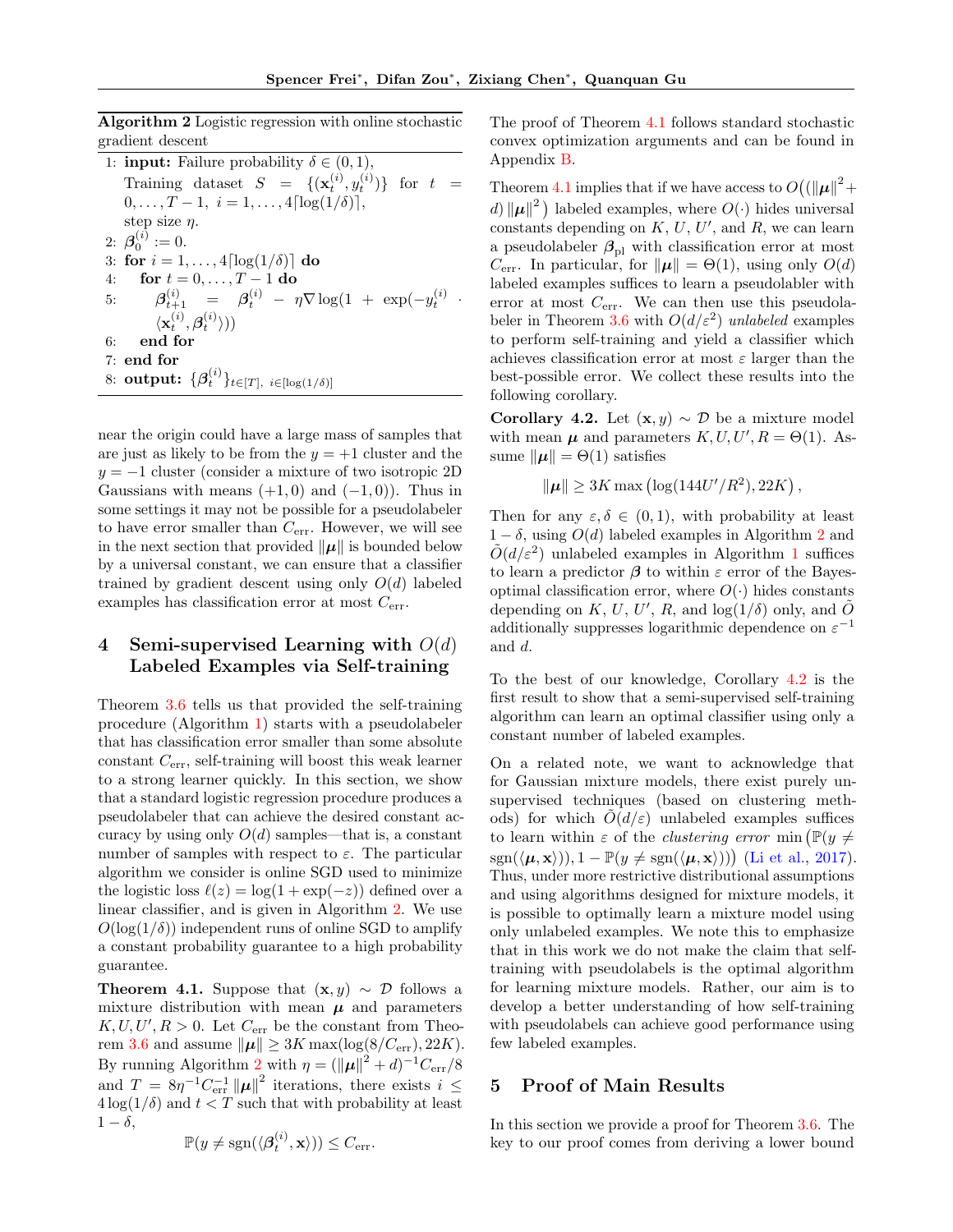that takes the form

<span id="page-5-0"></span>
$$
\langle \bar{\boldsymbol{\mu}}, -\nabla \widehat{L}_t^{\mathbf{u}}(\boldsymbol{\beta}_t) \rangle \ge C_0 \sin^2(\theta_t), \tag{5.1}
$$

where  $\theta_t \in [0, \pi/2]$  is the angle between  $\beta_t$  and  $\bar{\mu}$  and  $C_0$  is some absolute constant. To see the importance of such an inequality, let us look at the increments between the weights found using Algorithm [1](#page-3-1) and those of the (normalized) ideal predictor  $\bar{\mu} := \mu / ||\mu||$ . Denote  $\Delta_t^2 = {\|\boldsymbol{\beta}_t - \bar{\boldsymbol{\mu}}\|^2}$ . Let  $\tilde{\Delta}_t^2 = {\|\tilde{\boldsymbol{\beta}}_t - \bar{\boldsymbol{\mu}}\|_2^2}$ . Then,

$$
\Delta_t^2 - \Delta_{t+1}^2 \stackrel{(i)}{\geq} \Delta_t^2 - \tilde{\Delta}_{t+1}^2
$$
  
=  $2\eta \langle \nabla \widehat{L}_t^{\mathbf{u}}(\mathcal{B}_t), \mathcal{B}_t - \bar{\boldsymbol{\mu}} \rangle - \eta^2 \left\| \nabla \widehat{L}_t^{\mathbf{u}}(\mathcal{B}_t) \right\|^2$   

$$
\stackrel{(ii)}{=} 2\eta \langle -\nabla \widehat{L}_t^{\mathbf{u}}(\mathcal{B}_t), \bar{\boldsymbol{\mu}} \rangle - \eta^2 \left\| \nabla \widehat{L}_t^{\mathbf{u}}(\mathcal{B}_t) \right\|^2
$$
  

$$
\stackrel{(iii)}{\geq} 2\eta \langle -\nabla \widehat{L}_t^{\mathbf{u}}(\mathcal{B}_t), \bar{\boldsymbol{\mu}} \rangle - \varepsilon.
$$
 (5.2)

Inequalities  $(i)$  and  $(ii)$  follow from the fact that  $\nabla \tilde{L}_t^{\tilde{u}}(\boldsymbol{\beta}_t)$  is orthogonal to  $\boldsymbol{\beta}_t$ , as can be seen by the identity

$$
\nabla \widehat{L}_t^{\mathrm{u}}(\beta_t) = \frac{1}{\sigma B \|\beta_t\|_2} \sum_{i=1}^B \ell' \left( \frac{1}{\sigma} \frac{|\langle \beta_t, \mathbf{x}_i^{(t)} \rangle|}{\|\beta_t\|_2} \right) \cdot \operatorname{sgn}(\langle \beta_t, \mathbf{x}_i^{(t)} \rangle) \cdot \left( I - \frac{\beta_t \beta_t^{\top}}{\|\beta_t\|_2^2} \right) \mathbf{x}_i^{(t)}.\tag{5.3}
$$

In particular, (*i*) follows from the identity  $\|\tilde{\boldsymbol{\beta}}_{t+1}\|^2 =$  $\|\boldsymbol{\beta}_t\|^2 + \eta^2 \|\nabla \tilde{L}_t^{\tilde{u}}(\boldsymbol{\beta}_t)\|^2 > 1.$  Inequality (*iii*) comes from taking  $\eta$  sufficiently small. Thus, if we have a lower bound like  $(5.1)$ , then  $(5.2)$  shows that whenever the angle  $\theta_t$  between  $\beta_t$  and  $\bar{\mu}$  is large, the distance between  $\beta_t$  and  $\bar{\mu}$  will decrease. Perhaps surprisingly, Lemma [5.1](#page-5-2) below shows that one can guarantee this condition holds provided the predictor  $\beta_t$  has classification error smaller than some absolute constant  $C_{\text{err}}$ .

<span id="page-5-2"></span>**Lemma 5.1.** Let  $\mathcal{D}$  be a mixture model with mean  $\mu$ and parameters  $K, U, U', R > 0$ . Let  $\ell$  be well-behaved for some  $C_{\ell} \geq 1$ , and assume the temperature satisfies  $\sigma \geq R \vee ||\mu||$ . Suppose that  $||\beta_t|| = 1$  is an initial estimate. Denote  $\theta_t$  as the angle between  $\beta_t$  and  $\mu$ , and assume that  $\theta_t \in [0, \pi/2]$ . Assume the classification error of  $\beta_t$  satisfies

<span id="page-5-4"></span>
$$
\mathrm{err}_t := \mathbb{P}\big(y \neq \mathrm{sgn}(\langle \beta_t, \mathbf{x} \rangle)\big) \leq \frac{R^2}{72C_{\ell}U'} =: C_{\mathrm{err}}.
$$

Then we have

$$
\langle \boldsymbol{\mu}, -\mathbb{E}[\nabla \widehat{L}_t^{\mathrm{u}}(\boldsymbol{\beta}_t)] \rangle \geq \frac{R^2 \left\| \boldsymbol{\mu} \right\|^2}{36 \sigma C_{\ell} U'} \cdot \sin^2(\theta_t).
$$

Moreover, there exists a universal constant  $C_B > 0$ such that for any  $\varepsilon, \delta \in (0, 1)$ ,

$$
B \geq C_B \left(\frac{KC_{\ell}U'}{R^2}\right)^2 \varepsilon^{-1}\log(2/\delta),
$$

then with probability at least  $1 - \delta$ ,

$$
\langle \boldsymbol{\mu}, -\nabla \widehat{L}_t^{\widehat{\mathbf{u}}}(\boldsymbol{\beta}_t) \rangle \ge \frac{R^2 \left\| \boldsymbol{\mu} \right\|^2}{72\sigma C_{\ell}U'} \sin^2 \theta_t - \varepsilon/2.
$$

The proof of Lemma [5.1](#page-5-2) is a somewhat involved calculation, and the complete details are left for Appendix [A.](#page-10-0) Below, we sketch some of the high-level ideas.

Lemma [5.1](#page-5-2) Proof Sketch. Since  $\|\beta_t\| = 1$ , using the gradient formula [\(5.3\),](#page-5-3)

$$
- \mathbb{E}[\nabla \widehat{L}_t^{\mathrm{u}}(\boldsymbol{\beta}_t)] = \mathbb{E}_{\mathbf{x}\sim\mathcal{D}_x} \big[ -\ell'(|\langle \boldsymbol{\beta}_t, \mathbf{x} \rangle|) \cdot \mathrm{sgn}(\langle \boldsymbol{\beta}_t, \mathbf{x} \rangle) \cdot \left(I - \boldsymbol{\beta}_t \boldsymbol{\beta}_t^{\top}\right) \mathbf{x} \big].
$$

<span id="page-5-1"></span>Denote

$$
\bar{\boldsymbol{\mu}} := \frac{\boldsymbol{\mu}}{\|\boldsymbol{\mu}\|}, \quad \tilde{\boldsymbol{\mu}}_t := (I - \boldsymbol{\beta}_t \boldsymbol{\beta}_t^\top) \bar{\boldsymbol{\mu}}.
$$

We can then write

$$
\langle \boldsymbol{\mu}, -\mathbb{E}\nabla \widehat{L_t^{\mathrm{u}}}(\boldsymbol{\beta}_t) \rangle = \|\boldsymbol{\mu}\| \,\mathbb{E} \big[ -\ell' \big( |\langle \boldsymbol{\beta}_t, \mathbf{x} \rangle| \big) \cdot \mathrm{sgn}(\langle \boldsymbol{\beta}_t, \mathbf{x} \rangle) \cdot \tilde{\boldsymbol{\mu}}_t^\top \mathbf{x} \big].
$$

<span id="page-5-3"></span>Define the event  $S_t$  where a sample  $(\mathbf{x}, y)$  is correctly classified by  $\beta_t$ ,

$$
S_t := \{ y = \text{sgn}(\langle \beta_t, \mathbf{x} \rangle) \}.
$$

Then let  $S_t^c$  be the complement of the event  $S_t$ , we can calculate

$$
\mathbb{E}[-\ell'(|\langle \beta_t, \mathbf{x} \rangle| / \sigma) \cdot \text{sgn}(\langle \beta_t, \mathbf{x} \rangle) \cdot \tilde{\boldsymbol{\mu}}_t^{\top} \mathbf{x}] \n= \mathbb{E}[-\ell'(|\langle \beta_t, y\mathbf{x} \rangle| / \sigma) \tilde{\boldsymbol{\mu}}_t^{\top} (y\mathbf{x}) \mathbb{1}(S_t)] \n+ \mathbb{E}[\ell'(|\langle \beta_t, y\mathbf{x} \rangle| / \sigma) \tilde{\boldsymbol{\mu}}_t^{\top} (y\mathbf{x}) \mathbb{1}(S_t^c)] \n= \mathbb{E}[-\ell'(|\langle \beta_t, y\mathbf{x} \rangle| / \sigma) \tilde{\boldsymbol{\mu}}_t^{\top} (y\mathbf{x})] \n+ 2\mathbb{E}[\ell'(|\langle \beta_t, y\mathbf{x} \rangle| / \sigma) \tilde{\boldsymbol{\mu}}_t^{\top} (y\mathbf{x}) \mathbb{1}(S_t^c)]. \n(5.4)
$$

The proof relies upon deriving a lower bound on the first quantity and an upper bound on the absolute value of the second quantity. We proceed with the lower bound for the first term as follows. Since the quantity depends only on the projection of z onto the space spanned by  $\beta_t$  and  $\bar{\mu}$ , we work in this two dimensional space. Since z is rotation invariant, we can rotate the coordinate system so that  $\beta_t = \mathbf{e}_2$ ,  $\bar{\boldsymbol{\mu}} = (\sin \theta_t, \cos \theta_t)$ , and  $\tilde{\boldsymbol{\mu}} = (\sin \theta_t, 0)$ , where  $\theta_t$  is the angle between  $\beta_t$  and  $\bar{\mu}$ . Denote  $p_{\beta_t,\mu}(\cdot,\cdot): \mathbb{R}^2 \to [0,\infty)$  as the probability density function of the projection of z onto the 2D subspace spanned by  $\beta_t$  and  $\mu$ . Then, using that yx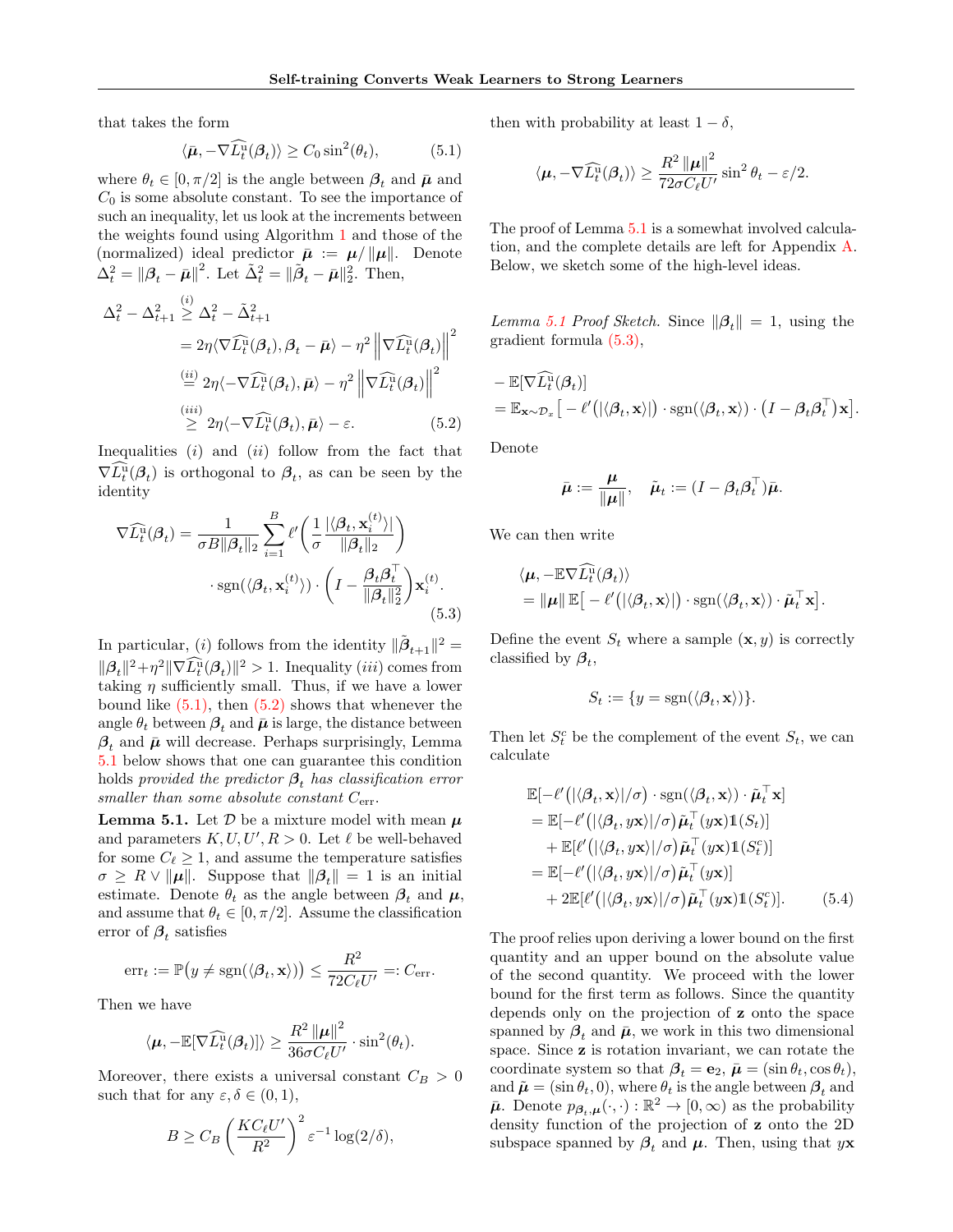has the same distribution as  $z + \mu$ .

$$
\mathbb{E}[-\ell'(|\langle \beta_t, y\mathbf{x}\rangle|/\sigma)\tilde{\boldsymbol{\mu}}^\top(y\mathbf{x})] \n= \int_{-\infty}^{\infty} \int_{-\infty}^{\infty} -\ell'(|u_2 + \|\boldsymbol{\mu}\| \cos \theta_t |/\sigma) \cdot \sin \theta_t \cdot ... \n\cdot (u_1 + \|\boldsymbol{\mu}\| \sin \theta_t) \cdot p_{\beta_t, \tilde{\boldsymbol{\mu}}}(u_1, u_2) du_1 du_2 \n= \int_{-\infty}^{\infty} -\ell'(|u_2 + \|\boldsymbol{\mu}\| \cos \theta_t |/\sigma) \cdot \sin \theta_t \cdot ... \n\cdot \left[ \int_{-\infty}^{\infty} (u_1 + \|\boldsymbol{\mu}\| \sin \theta_t) \cdot p_{\beta_t, \tilde{\boldsymbol{\mu}}}(u_1, u_2) du_1 \right] du_2 \n\frac{\langle i \rangle}{\equiv} \|\boldsymbol{\mu}\| \sin^2 \theta_t \int_{-\infty}^{\infty} \int_{-\infty}^{\infty} -\ell'(|u_2 + \|\boldsymbol{\mu}\| \cos \theta_t |/\sigma) \cdot ... \n\cdot p_{\beta_t, \tilde{\boldsymbol{\mu}}}(u_1, u_2) du_1 du_2.
$$

In  $(i)$  we use that **z** is isotropic and so projections of it onto one dimensional subspaces are mean zero. From here, we use the well-behaved property of  $\ell$  to bound  $-\ell'$  from below by an exponential-type loss, and antianti-concentration to bound  $p_{\beta_t,\bar{\mu}}(u_1, u_2)$  from below. After some lines of calculus, we get (see Appendix [A](#page-10-0) for details)

$$
\mathbb{E}[-\ell'(|\langle \beta_t, y\mathbf{x}\rangle|/\sigma)\tilde{\boldsymbol{\mu}}^{\top}(y\mathbf{x})] \geq \frac{\|\boldsymbol{\mu}\| \, R^2 \exp(-\frac{\|\boldsymbol{\mu}\|}{\sigma} \cos \theta_t)}{6C_{\ell}U'}.
$$
\n(5.5)

Using a similar line of argument, we can show an upper bound for the second term of [\(5.4\),](#page-5-4)

$$
\begin{aligned} &\left| \mathbb{E} \left[ \ell'(|\langle \beta_t, y\mathbf{x} \rangle | / \sigma) \tilde{\boldsymbol{\mu}}^\top y\mathbf{x} \cdot \mathbb{1}(S_t^c) \right] \right| \\ &\leq \|\boldsymbol{\mu}\| \sin^2 \theta_t \cdot \mathbb{P}(S_t^c) = \|\boldsymbol{\mu}\| \sin^2 \theta_t \cdot \text{err}_t. \end{aligned} \tag{5.6}
$$

Substituting  $(5.5)$  and  $(5.6)$  into  $(5.4)$ , we get

$$
\langle \mu, -\mathbb{E}[\nabla \widehat{L}_t^{\mathrm{u}}(\beta_t)] \rangle
$$
  
\n
$$
\geq \frac{\|\mu\|^2 \sin^2 \theta_t}{\sigma} \left[ \frac{R^2 \exp(-\frac{\|\mu\|}{\sigma} \cos \theta_t)}{6C_{\ell}U'} - 2 \text{err}_t \right]
$$
  
\n
$$
\geq \frac{\|\mu\|^2 \sin^2 \theta_t}{\sigma} \left[ \frac{R^2 \exp(-\frac{\|\mu\|}{\sigma})}{6C_{\ell}U'} - 2 \text{err}_t \right].
$$

Thus, we see that by choosing  $\sigma \ge ||\mu||$ , provided err<sub>t</sub> is smaller than an absolute constant,  $\langle \mu, -\mathbb{E}[\nabla \widehat{L_t^u}(\beta_t)] \rangle$ is bounded from below by a constant multiple of  $\sin^2 \theta_t$ , as claimed. To translate the result from the populationlevel estimate to that for batches of samples, we use concentration. For details, see Appendix [A.](#page-10-0)  $\Box$ 

As we described at the beginning of this section, Lemma [5.1](#page-5-2) is the key to showing that self-training is able to learn the Bayes-optimal classifier over the distribution using only unlabeled examples. In order to apply it for the proof of Theorem [3.6,](#page-3-2) we need to confirm that the classification error of the learned classifier satisfies  $err_t \leq C_{err}$  almost surely for each iterate of the algorithm. We also need to ensure that we have generalization guarantees for the last iterate of the algorithm, as the standard cross-validation trick used in supervised learning is not desirable in the semi-supervised setting due to the large labeled sample complexity of such an approach. These constitute the main technical hurdles in the following proof.

Proof of Theorem [3.6.](#page-3-2) For notational simplicity, in the remainder of the proof let us denote

<span id="page-6-3"></span>
$$
C_g := \frac{72\sigma C_{\ell}U'}{R^2 \|\mu\|}, \ C_d := 2 \|\mu\|^2 + 2dK^2 \log^2\left(\frac{dBT}{\delta}\right).
$$

Note that  $C_g$  (the g denoting gradient; see Lemma [5.1\)](#page-5-2) is a universal constant independent of the dimension while  $C_d$  depends on the dimension. In the remainder of the proof we will use  $\eta = \varepsilon/(16C_dC_q)$ .

Let  $\bar{\mu} := \mu / \|\mu\|$ . Denote  $\Delta_t^2 = \|\beta_t - \bar{\mu}\|^2$ . Let  $\tilde{\Delta}_t^2 =$  $\|\tilde{\boldsymbol{\beta}}_t - \bar{\boldsymbol{\mu}}\|_2^2$ . Using the same argument from [\(5.2\),](#page-5-1) we have

$$
\Delta_t^2 - \Delta_{t+1}^2 \ge 2\eta \langle -\nabla \widehat{L}_t^{\widehat{u}}(\beta_t), \bar{\mu} \rangle - \eta^2 \left\| \nabla \widehat{L}_t^{\widehat{u}}(\beta_t) \right\|^2.
$$
\n(5.7)

<span id="page-6-0"></span>To control the gradient norm term, we use concentration. Standard concentration of sub-exponential random variables gives (see Lemma [D.1](#page-17-1) for the full details) with probability at least  $1 - \delta$ , for all  $i \in [B]$ and  $t \in [T]$ ,

<span id="page-6-1"></span>
$$
\|\mathbf{x}_{i}^{(t)}\|^{2} \le 2\|\boldsymbol{\mu}\|^{2} + 2dK^{2}\log^{2}(dBT/\delta) =: C_{d}.\quad(5.8)
$$

By Jensen's inequality,

<span id="page-6-2"></span>
$$
\|\nabla \widehat{L_t^u}(\boldsymbol{\beta}_t)\|^2 \leq \frac{1}{\sigma^2 B} \sum_{i=1}^B |\ell'(|\langle \boldsymbol{\beta}_t, \mathbf{x}_i^{(t)} \rangle| / \sigma)|^2 \|\mathbf{x}_i^{(t)}\|^2
$$
  

$$
\leq \frac{C_d}{\sigma^2}.
$$
 (5.9)

Substituting  $(5.9)$  into  $(5.7)$ , we get

<span id="page-6-4"></span>
$$
\Delta_t^2 - \Delta_{t+1}^2 \ge 2\eta \left[ \langle -\nabla \widehat{L}_t^{\mathbf{u}}(\boldsymbol{\beta}_t), \bar{\boldsymbol{\mu}} \rangle - \eta C_d / \sigma^2 \right]. \tag{5.10}
$$

For the first part of our proof, we claim that for all  $t = 0, 1, \ldots$ , it holds that  $\Delta_t \leq \Delta_0, \theta_t \in [0, \pi/2]$ , and  $err(\mathcal{B}_t) \leq C_{err}$ . We show this result by induction. For the base case, we have for any  $\beta$  of unit norm,

<span id="page-6-5"></span>
$$
\mathbb{P}(y \neq \text{sgn}(\langle \boldsymbol{\beta}, \mathbf{x} \rangle) = \mathbb{P}(\langle \boldsymbol{\beta}, y\mathbf{x} \rangle < 0) \n= \mathbb{P}(\langle \boldsymbol{\beta}, y\mathbf{x} - \boldsymbol{\mu} \rangle < -\langle \boldsymbol{\beta}, \boldsymbol{\mu} \rangle) \n= \mathbb{P}(\langle \boldsymbol{\beta}, \mathbf{z} \rangle < - \|\boldsymbol{\mu}\| \cos \theta), \quad (5.11)
$$

where  $\theta$  denotes the angle between  $\beta$  and  $\mu$ . Since  $err(\boldsymbol{\beta}_{\text{pl}}) \leq C_{\text{err}} < 1/2$  and **z** is mean zero, we must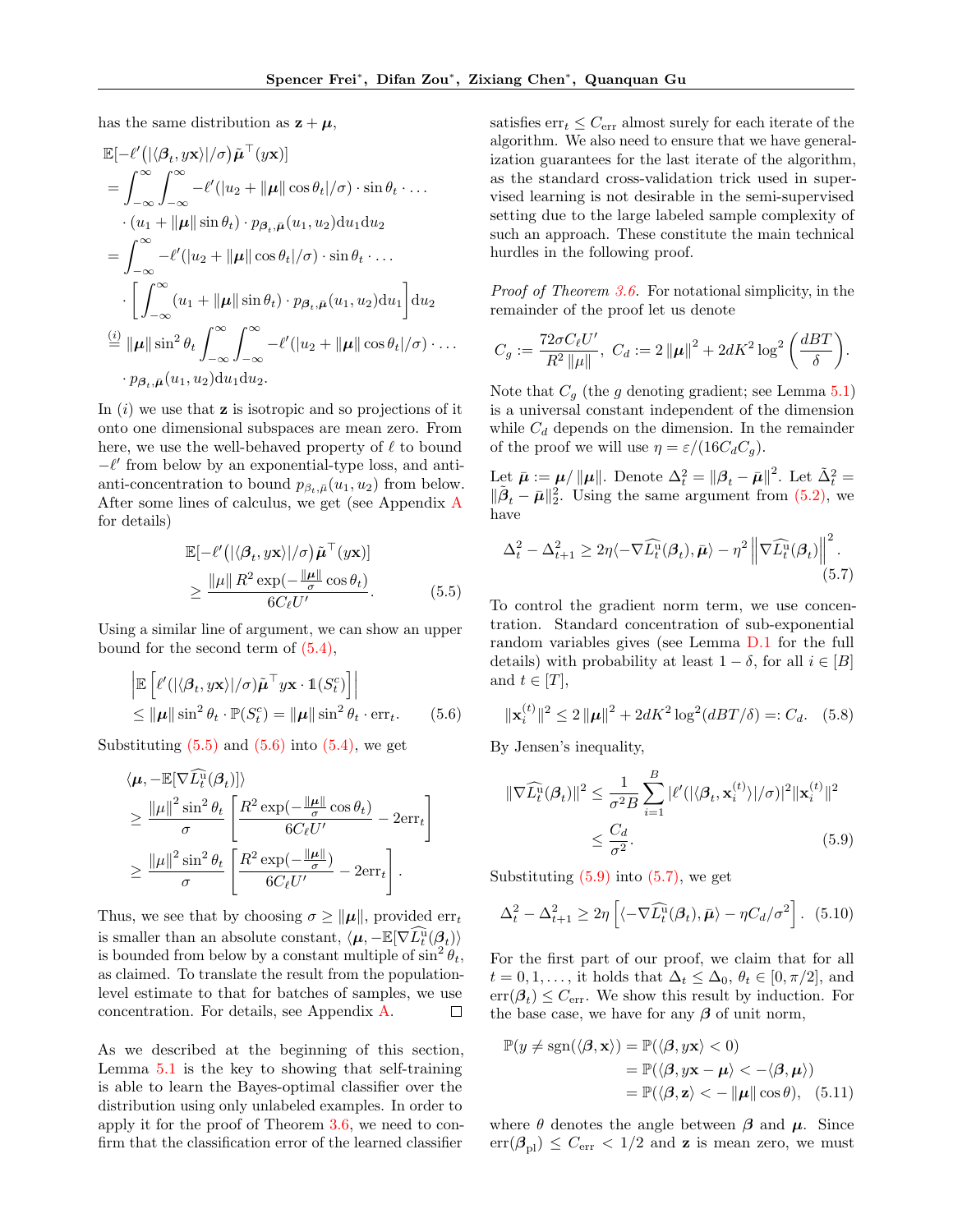have  $\theta_0 \in [0, \pi/2]$ . Thus the base case  $t = 0$  holds. Now assume the result holds for  $t \in \mathbb{N}$  and consider the case  $t + 1$ . Since  $\beta_t$  and  $\bar{\mu}$  are each of unit norm, we have the identity

$$
\Delta_t^2 = ||\boldsymbol{\beta}_t - \bar{\boldsymbol{\mu}}||^2 = 2(1 - \cos \theta_t) = 4\sin^2(\theta_t/2)
$$
  
\n
$$
\implies \Delta_t = 2\sin(\theta_t/2). \tag{5.12}
$$

By the induction hypothesis,  $\text{err}(\beta_t) \leq C_{\text{err}}$  and  $\theta_t \in$  $[0, \pi/2]$ . We can thus use Lemma [5.1](#page-5-2) (with  $\varepsilon$  from the lemma statement replaced with  $\varepsilon/8C_q$ ) and [\(5.10\)](#page-6-4) to get

$$
\Delta_t^2 - \Delta_{t+1}^2 \ge 2\eta \left[ \frac{1}{C_g} \sin^2(\theta_t) - \frac{\varepsilon}{16C_g} - \frac{\eta C_d}{\sigma^2} \right]
$$

$$
\ge 2\eta \left[ \frac{1}{4C_g} \Delta_t^2 - \frac{\varepsilon}{16C_g} - \frac{\eta C_d}{\sigma^2} \right].
$$
 (5.13)

In the last line we have used  $(5.12)$  and that  $\theta_t \in$  $[0, \pi/2]$ . We therefore have

$$
\Delta_{t+1}^2 \le \left(1 - \frac{\eta}{2C_g}\right) \Delta_t^2 + \eta \varepsilon / (8C_g) + 2\eta^2 C_d / \sigma^2
$$
  

$$
\stackrel{(i)}{\le} \left(1 - \frac{\eta}{2C_g}\right) \Delta_0^2 + \eta \varepsilon / (8C_g) + 2\eta^2 C_d / \sigma^2
$$
  

$$
= \Delta_0^2 - \eta \left(\frac{\Delta_0^2}{2C_g} - \frac{\varepsilon}{8C_g} - \frac{2\eta C_d}{\sigma^2}\right).
$$

In (i) we have used that  $\eta = \varepsilon/(16C_dC_g\sigma^2)$  implies  $1 - \eta/2C_g > 0$  and the inductive hypothesis that  $\Delta_t^2 \leq$  $\Delta_0^2$ . Thus, we see that the choice of  $\eta$  implies (where we assume  $\Delta_0^2 > \varepsilon$  without loss of generality),

$$
\frac{\Delta_0^2}{2C_g}-\frac{\varepsilon}{8C_g}-\frac{2\eta C_d}{\sigma^2}=\frac{\Delta_0^2}{2C_g}-\frac{\varepsilon}{4C_g}>0.
$$

Hence  $\Delta_{t+1}^2 \leq \Delta_0^2$ . Using [\(5.11\)](#page-6-5) and [\(5.12\)](#page-7-1) and the induction hypothesis, this implies  $err(\beta_{t+1}) \leq C_{err}$ and  $\theta_{t+1} \in [0, \pi/2]$ . This completes the induction and hence we have that for all  $t$ ,  $err(\mathcal{B}_t) \leq C_{err}$  and  $\theta_t \in [0, \pi/2]$  holds so that we may apply Lemma [5.1](#page-5-2) for every t. In particular, for every  $t$ ,  $(5.13)$  holds. We re-arrange [\(5.13\)](#page-7-2) to get for any  $T \in \mathbb{N}$ ,

$$
\Delta_T^2 \le (1 - \eta/2C_g)\Delta_{T-1}^2 + \eta \varepsilon/(8C_g) + 2C_d \eta^2/\sigma^2.
$$

One can verify (see Lemma [D.2](#page-18-0) for the detailed calculation) that for  $\eta = \varepsilon/(16C_dC_g\sigma^2)$  and provided the number of iterations satisfies  $T \geq$  $32C_dC_g^2\sigma^2\varepsilon^{-1}\log(32C_dC_g^2\sigma^2\varepsilon^{-1}),$  this implies

$$
4\sin^2(\theta_T/2) = \Delta_T^2 \le \varepsilon.
$$

To convert the guarantee for the angle between  $\beta_t$  and  $\mu$  into one on the gap of the classification error between

 $\beta_t$  and  $\bar{\mu}$ , we use [\(5.11\)](#page-6-5) to write

<span id="page-7-1"></span>
$$
\text{err}(\boldsymbol{\beta}_{t}) - \text{err}(\bar{\boldsymbol{\mu}}) = \mathbb{P}(\langle \boldsymbol{\beta}_{t}, \mathbf{z} \rangle < -\|\boldsymbol{\mu}\| \cos \theta_{t})
$$
  

$$
- \mathbb{P}(\langle \bar{\boldsymbol{\mu}}, \mathbf{z} \rangle < -\|\boldsymbol{\mu}\|) \qquad (5.14)
$$
  

$$
\stackrel{(i)}{=} \mathbb{P}(\langle \mathbf{v}, \mathbf{z} \rangle \in [-\|\boldsymbol{\mu}\|, -\|\boldsymbol{\mu}\| \cos \theta_{t}])
$$
  

$$
\stackrel{(ii)}{\leq} U \|\boldsymbol{\mu}\| [1 - \cos \theta_{t}]
$$
  

$$
\stackrel{(iii)}{\leq} U \|\boldsymbol{\mu}\| \sin^{2} \theta_{t}.
$$

<span id="page-7-2"></span>In  $(i)$  we use that **z** is rotationally invariant and that  $\|\boldsymbol{\beta}_t\| = \|\bar{\boldsymbol{\mu}}\| = 1$  so that  $\langle \boldsymbol{\beta}_t, \mathbf{z} \rangle$  and  $\langle \bar{\boldsymbol{\mu}}, \mathbf{z} \rangle$  have the same distribution as  $\langle v, z \rangle$  for a vector v satisfying  $\|\mathbf{v}\| = 1$ . In *(ii)* we have used the definition of U-anticoncentration. In  $(iii)$  we have used the inequality  $1 - \cos \theta_t = 1 - \sqrt{1 - \sin^2 \theta_t} \le \sin^2 \theta_t$ . Since  $\sin^2 \theta_T \le$  $4\sin^2(\theta_T/2) \leq \epsilon$ , by rescaling  $\varepsilon$  to  $\varepsilon/(U \|\boldsymbol{\mu}\|)$ , we get the desired result.

 $\Box$ 

## <span id="page-7-0"></span>6 Conclusion

In this work we theoretically analyzed an increasingly popular semi-supervised learning method: self-training with pseudolabels via gradient based optimization of the cross-entropy loss following supervised learning with a limited number of samples. We considered the setting of general mixture models satisfying benign concentration and anti-concentration properties. We showed that provided the initial pseudolabeler has classification error smaller than some absolute constant  $C_{\text{err}}$ , using  $\tilde{O}(d/\varepsilon^2)$  unlabeled samples suffices for the self-training procedure to get within  $\varepsilon$  classification error of the Bayes-optimal classifier for the distribution. By showing that the standard gradient descent algorithm can learn a pseudolabeler with classification error at most  $C_{\text{err}}$  using only  $O(d)$  labeled examples, our results provide the first proof that a constant (with respect to  $\varepsilon$ ) number of labeled examples suffices for optimal performance in a semi-supervised self-training algorithm.

As we mentioned above, we show that a self-training algorithm achieves a sample complexity of  $\tilde{O}(d/\varepsilon^2)$ samples while [Li et al.](#page-9-19) [\(2017\)](#page-9-19) are able to achieve a sample complexity of  $O(d/\varepsilon)$  in the Gaussian setting by using a clustering-based algorithm. We are unsure if the algorithm we consider can achieve  $O(d/\varepsilon)$  sample complexity, but we believe there are significant technical hurdles to doing so even if we were to assume a Gaussian mixture model. Typically, to achieve fast rates for stochastic optimization algorithms one needs a type of 'smoothness' result where the gradient of the loss can be bounded from above by the loss itself. With smoothness, if one can show something akin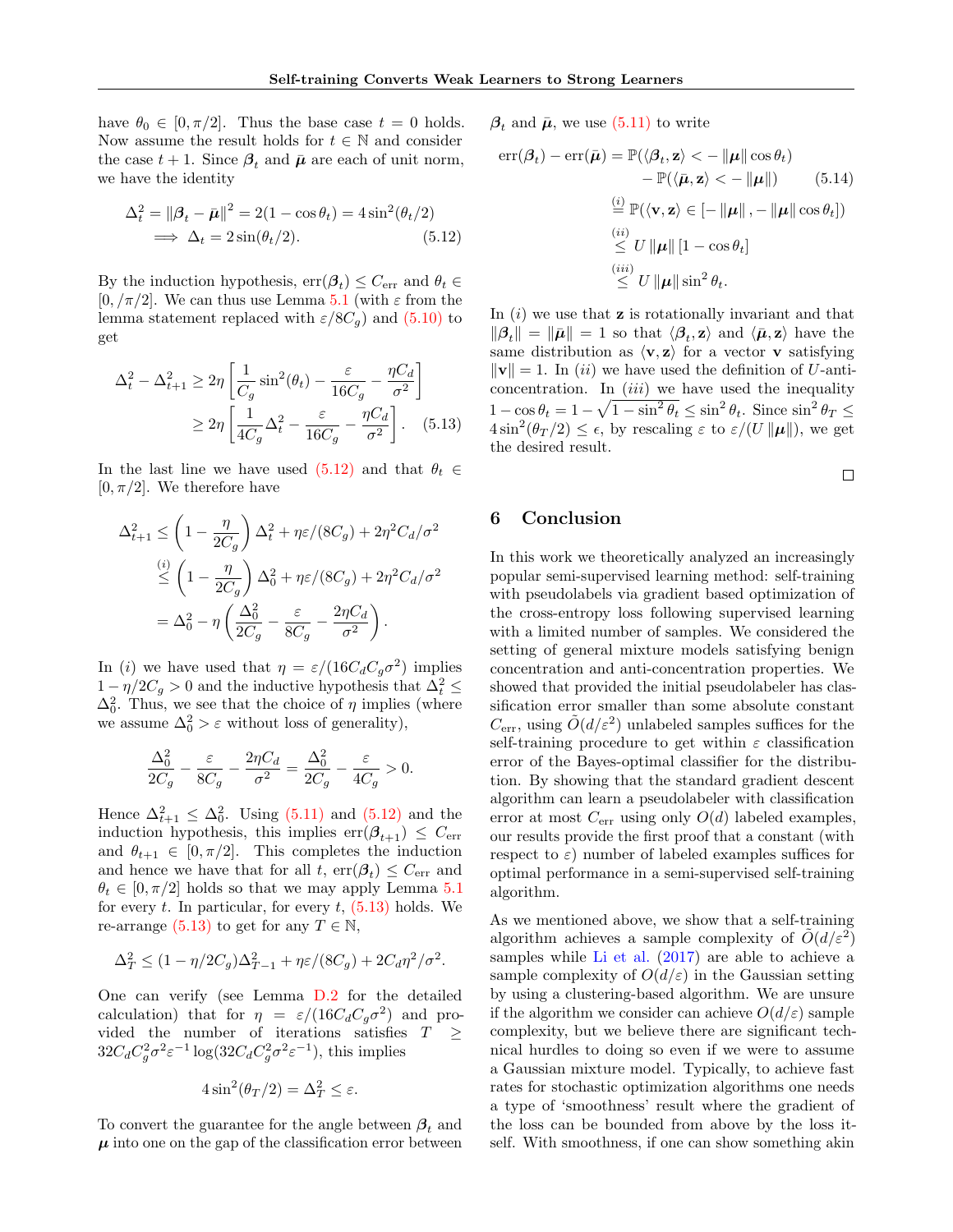to a proxy PL inequality [\(Frei and Gu,](#page-8-15) [2021\)](#page-8-15) (since  $\|\nabla \widehat{L}(\beta)\| \geq \langle -\nabla \widehat{L}(\beta), \overline{\mu} \rangle$ , our Lemma [5.1](#page-5-2) establishes such an inequality), then one can get linear convergence; with our  $O(1/\varepsilon)$  batch size, this would give a total of  $O(1/\varepsilon)$  sample complexity. The challenge in our setting is that the optimization objective (the unsupervised loss) is different from the objective we truly wish to minimize (the supervised classification error), and so the 'smoothness' and 'PL inequality' must be shown in terms of the objective we truly wish to minimize (in our work, we use  $\sin^2 \theta_t$  as a proxy for this objective). Lemma [5.1](#page-5-2) provides the proxy PL inequality, and we believe that a 'fast rate' result might be possible if one could show an analogous 'smoothness' result, although this is a highly challenging prospect as the unsupervised loss we consider involves an absolute value term and hence has a discontinuous derivative.

For future research, we are interested in understanding if some of the methods we have developed can translate to settings where the optimal classifier is nonlinear. We expect this analysis to require novel non-convex optimization analyses. Our hope is that such settings will allow for better insight into the usage of self-training in neural networks.

#### Acknowledgements

We would like to thank the anonymous reviewers for their helpful comments. SF acknowledges the support of the NSF and the Simons Foundation for the Collaboration on the Theoretical Foundations of Deep Learning through awards DMS-2031883 and #814639; DZ is supported by the Bloomberg Data Science Ph.D. Fellowship; ZC and QG are partially supported by the National Science Foundation CAREER Award 1906169, IIS-1855099 and IIS-2008981. The views and conclusions contained in this paper are those of the authors and should not be interpreted as representing any funding agencies.

#### References

- <span id="page-8-5"></span>Balcan, M.-F. and Blum, A. (2010). A discriminative model for semi-supervised learning. Journal of the ACM .
- <span id="page-8-4"></span>BEN-DAVID, S., LU, T. and PÁL, D. (2008). D.: Does unlabeled data provably help? worst-case analysis of the sample complexity of semi-supervised learning. In Conference on Learning Theory (COLT).
- <span id="page-8-8"></span>Cai, T., Gao, R., Lee, J. D. and Lei, Q. (2021). A theory of label propagation for subpopulation shift. In International Conference on Machine Learning  $(ICML).$
- <span id="page-8-2"></span>CASTELLI, V. and COVER, T. M. (1995). On the expo-

nential value of labeled samples. Pattern Recognition Letters 16 105–111.

- <span id="page-8-3"></span>Castelli, V. and Cover, T. M. (1996). The relative value of labeled and unlabeled samples in pattern recognition in the regular parametric case," in preparation. IEEE Transactions on Information Theory 42 2102–2117.
- <span id="page-8-7"></span>Chapelle, O., Schlkopf, B. and Zien, A. (2010). Semi-Supervised Learning. 1st ed. The MIT Press.
- <span id="page-8-1"></span>Chen, T., Kornblith, S., Norouzi, M. and Hinton, G. (2020a). A simple framework for contrastive learning of visual representations. In International Conference on Machine Learning (ICML).
- <span id="page-8-9"></span>Chen, Y., Wei, C., Kumar, A. and Ma, T. (2020b). Self-training avoids using spurious features under domain shift. In Advances in Neural Information Processing Systems (NeurIPS).
- <span id="page-8-6"></span>DARNSTÄDT, M., SIMON, H. U. and SZÖRÉNYI, B. (2013). Unlabeled Data Does Provably Help. In Symposium on Theoretical Aspects of Computer Science (STACS).
- <span id="page-8-0"></span>DEVLIN, J., CHANG, M.-W., LEE, K. and Toutanova, K. (2019). BERT: Pre-training of deep bidirectional transformers for language understanding. In Conference of the North American Chapter of the Association for Computational Linguistics (NAACL).
- <span id="page-8-10"></span>Diakonikolas, I., Gouleakis, T. and Tzamos, C. (2019). Distribution-independent pac learning of halfspaces with massart noise. In Advances in Neural Information Processing Systems (NeurIPS).
- <span id="page-8-14"></span>Diakonikolas, I., Kontonis, V., Tzamos, C. and ZARIFIS, N. (2020a). Learning halfspaces with massart noise under structured distributions. In Conference on Learning Theory (COLT).
- <span id="page-8-11"></span>Diakonikolas, I., Kontonis, V., Tzamos, C. and ZARIFIS, N. (2020b). Non-convex sgd learns halfspaces with adversarial label noise. In Advances in Neural Information Processing Systems (NeurIPS).
- <span id="page-8-12"></span>FREI, S., CAO, Y. and GU, Q. (2021a). Agnostic learning of halfspaces with gradient descent via soft margins. In International Conference on Machine Learning (ICML).
- <span id="page-8-13"></span>FREI, S., CAO, Y. and GU, Q. (2021b). Provable generalization of sgd-trained neural networks of any width in the presence of adversarial label noise. In International Conference on Machine Learning (ICML).
- <span id="page-8-15"></span>Frei, S. and Gu, Q. (2021). Proxy convexity: A unified framework for the analysis of neural networks trained by gradient descent. In Advances in Neural Information Processing Systems (NeurIPS).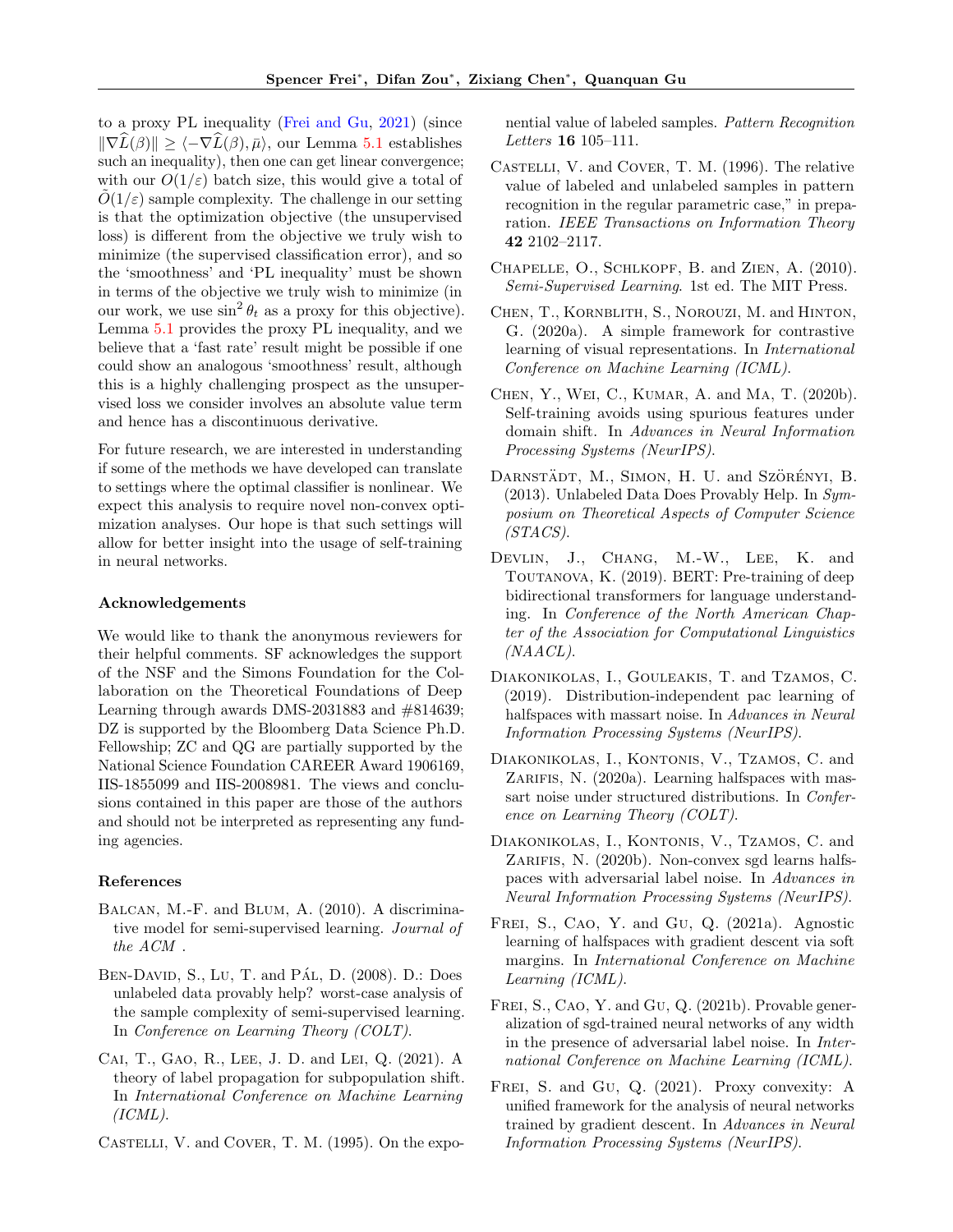- <span id="page-9-6"></span>GÖPFERT, C., BEN-DAVID, S., BOUSQUET, O., Gelly, S., Tolstikhin, I. and Urner, R. (2019). When can unlabeled data improve the learning rate? In Conference on Learning Theory (COLT).
- <span id="page-9-17"></span>Hinton, G., Vinyals, O. and Dean, J. (2015). Distilling the knowledge in a neural network. In NeurIPS Deep Learning and Representation Learning Workshop.
- <span id="page-9-11"></span>Hsu, D., Ji, Z., Telgarsky, M. and Wang, L.  $(2021)$ . Generalization bounds via distillation. In International Conference on Learning Representations  $(ICLR).$
- <span id="page-9-13"></span>Kumar, A., Ma, T. and Liang, P. (2020). Understanding self-training for gradual domain adaptation. In International Conference on Machine Learning  $(ICML).$
- <span id="page-9-2"></span>Lee, D.-H. (2013). Pseudo-label: The simple and efficient semi-supervised learning method for deep neural networks. In ICML Challenges in Representation Learning Workshop.
- <span id="page-9-12"></span>Lee, J. D., Lei, Q., Saunshi, N. and Zhuo, J. (2020). Predicting what you already know helps: Provable self-supervised learning. Preprint, arXiv:2008.01064 .
- <span id="page-9-19"></span>Li, T., Yi, X., Carmanis, C. and Ravikumar, P. (2017). Minimax Gaussian Classification & Clustering. In International Conference on Artificial Intelligence and Statistics (AISTATS).
- <span id="page-9-15"></span>Oymak, S. and Gulcu, T. C. (2021). Statistical and algorithmic insights for semi-supervised learning with self-training. In *International Conference on* Artificial Intelligence and Statistics (AISTATS).
- <span id="page-9-0"></span>PHAM, H., DAI, Z., XIE, Q., LUONG, M.-T. and LE, Q. V. (2021). Meta pseudo labels. In IEEE Conference on Computer Vision and Pattern Recognition  $(CVPR)$ .
- <span id="page-9-10"></span>Raghunathan, A., Xie, S. M., Yang, F., Duchi, J. and Liang, P. (2020). Understanding and mitigating the tradeoff between robustness and accuracy. In International Conference on Machine Learning  $(ICML).$
- <span id="page-9-1"></span>Rizve, M. N., Duarte, K., Rawat, Y. S. and SHAH, M.  $(2021)$ . In defense of pseudo-labeling: An uncertainty-aware pseudo-label selection framework for semi-supervised learning. In International Conference on Learning Representations (ICLR).
- <span id="page-9-3"></span>SCUDDER, H. (1965). Probability of error of some adaptive pattern-recognition machines. IEEE Transactions on Information Theory 11 363–371.
- <span id="page-9-5"></span>Singh, A., Nowak, R. and Zhu, J. (2009). Unlabeled data: Now it helps, now it doesn't. In Advances in Neural Information Processing Systems (NeurIPS).
- <span id="page-9-8"></span>Tosh, C., Krishnamurthy, A. and Hsu, D. (2021). Contrastive learning, multi-view redundancy, and linear models. In International Conference on Algorithmic Learning Theory (ALT).
- <span id="page-9-20"></span>Vershynin, R. (2010). Introduction to the nonasymptotic analysis of random matrices. arXiv preprint arXiv:1011.3027.
- <span id="page-9-9"></span>Wei, C., Shen, K., Chen, Y. and Ma, T. (2021). Theoretical analysis of self-training with deep networks on unlabeled data. In International Conference on Learning Representations (ICLR).
- <span id="page-9-14"></span>Xie, S. M., Kumar, A., Jones, R., Khani, F., Ma, T. and Liang, P. (2021). In-n-out: Pre-training and self-training using auxiliary information for out-ofdistribution robustness. In International Conference on Learning Representations (ICLR).
- <span id="page-9-4"></span>YAROWSKY, D. (1995). Unsupervised word sense disambiguation rivaling supervised methods. In Association for Computational Linguistics (ACL).
- <span id="page-9-7"></span>ZHU, X. and GOLDBERG, A. B. (2009). Introduction to semi-supervised learning. Synthesis Lectures on Artificial Intelligence and Machine Learning 3 1–130.
- <span id="page-9-16"></span>Zou, D., FREI, S. and Gu, Q. (2021). Provable robustness of adversarial training for learning halfspaces with noise. In International Conference on Machine Learning (ICML).
- <span id="page-9-18"></span>Zou, Y., Yu, Z., Liu, X., Kumar, B. V. and Wang, J. (2019). Confidence regularized self-training. In IEEE/CVF International Conference on Computer Vision (ICCV).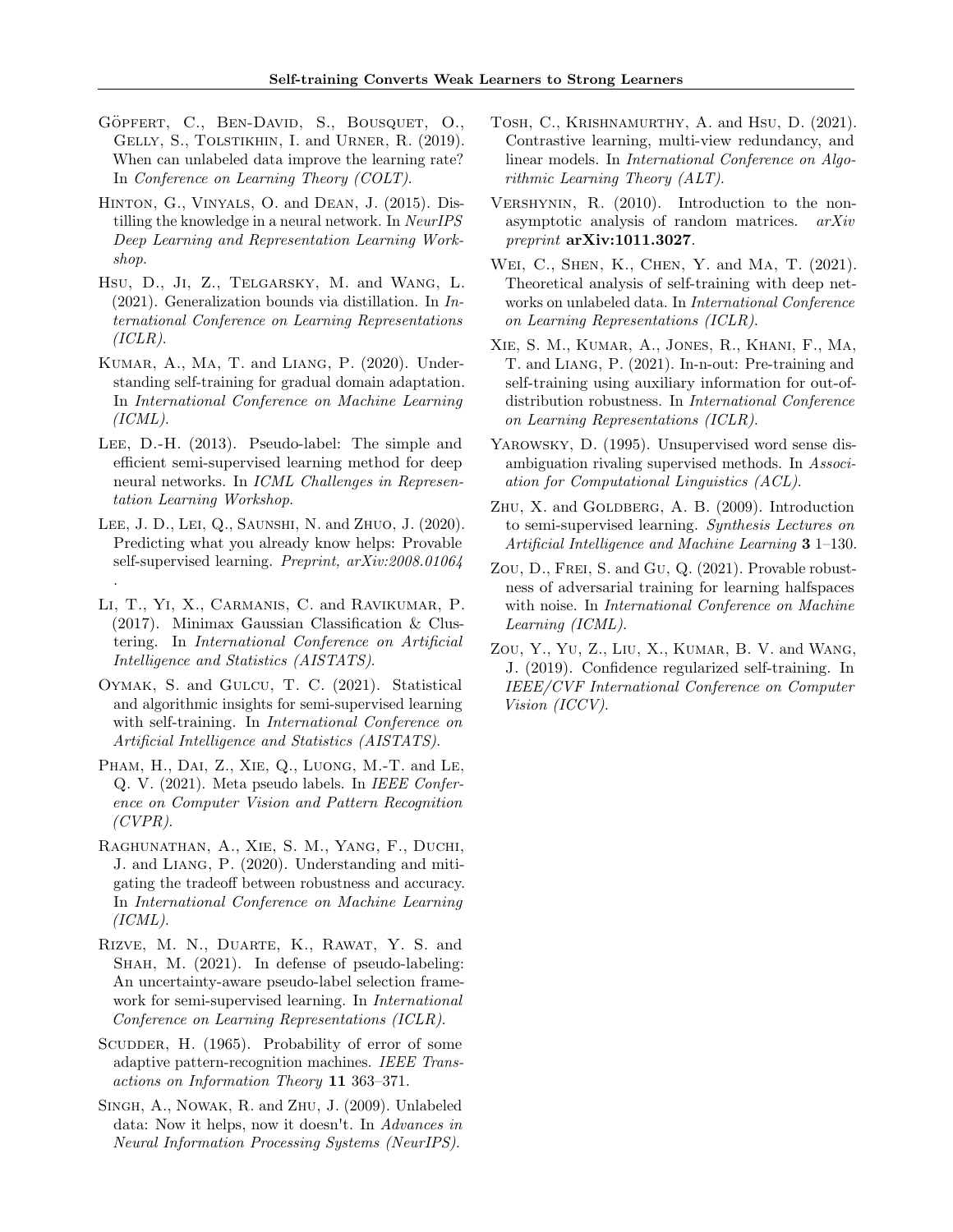# Supplementary Material: Self-training Converts Weak Learners to Strong Learners in Mixture Models

# <span id="page-10-0"></span>A Proofs from Section [3](#page-2-0)

#### A.1 Proof of Lemma [5.1:](#page-5-2) expected value

In this section we prove the first part of Lemma [5.1,](#page-5-2) involving the lower bound given for  $\langle \mu, -E\nabla \widehat{L}_t^{\widehat{u}}(\beta_t) \rangle$ . Our proof relies upon similar ideas used by [Diakonikolas et al.](#page-8-11) [\(2020b\)](#page-8-11) and [Zou et al.](#page-9-16) [\(2021\)](#page-9-16) for learning halfspaces with agnostic noise. At a high level, the noise in the halfspace setting considered by [\(Diakonikolas et al.,](#page-8-11) [2020b;](#page-8-11) [Zou et al.,](#page-9-16) [2021\)](#page-9-16) corresponds to the error made by the pseudolabeler in our setting.

<span id="page-10-2"></span>**Lemma A.1** (Lemma [5.1,](#page-5-2) expected value). Let  $(\mathbf{x}, y) \sim \mathcal{D}$  be a mixture model with mean  $\mu$  and parameters  $K, U, U', R > 0$ . Let  $\ell$  be well-behaved for some  $C_{\ell} \geq 1$ , and assume the temperature satisfies  $\sigma \geq R \vee ||\mu||$ . Suppose that  $\|\beta_t\| = 1$  is an initial estimate. Denote  $\theta_t$  as the angle between  $\beta_t$  and  $\mu$ , and assume that  $\theta_t \in [0, \pi/2]$ . Assume the classification error of  $\boldsymbol{\beta}_t$  satisfies

<span id="page-10-1"></span>
$$
\mathrm{err}_{t} := \mathbb{P}(y \neq \mathrm{sgn}(\langle \boldsymbol{\beta}_{t}, \mathbf{x} \rangle)) \leq \frac{R^2}{72C_{\ell}U'} =: C_{\mathrm{err}}.
$$

Then

$$
\langle \bar{\boldsymbol{\mu}}, -\mathbb{E}\nabla \widehat{L}_t^{\mathrm{u}}(\boldsymbol{\beta}_t) \rangle \geq \frac{R^2 \left\| \boldsymbol{\mu} \right\|^2}{36\sigma C_{\ell}U'} \cdot \sin^2(\theta_t).
$$

*Proof of Lemma [5.1.](#page-5-2)* Since  $\|\beta_t\| = 1$ , using the gradient formula [\(5.3\),](#page-5-3)

$$
-\mathbb{E}[\nabla \widehat{L}_t^{\widehat{u}}(\boldsymbol{\beta}_t)] = \mathbb{E}_{\mathbf{x}\sim\mathcal{D}_x}\big[-\ell'\big(|\langle \boldsymbol{\beta}_t, \mathbf{x}\rangle|\big)\cdot \mathrm{sgn}(\langle \boldsymbol{\beta}_t, \mathbf{x}\rangle)\cdot \big(I-\boldsymbol{\beta}_t\boldsymbol{\beta}_t^\top\big)\mathbf{x}\big].
$$

Denote

$$
\bar{\boldsymbol{\mu}} := \frac{\boldsymbol{\mu}}{\|\boldsymbol{\mu}\|}, \quad \tilde{\boldsymbol{\mu}}_t := (I - \boldsymbol{\beta}_t \boldsymbol{\beta}_t^\top) \bar{\boldsymbol{\mu}}.
$$

We can then write

$$
\langle \boldsymbol{\mu}, -\mathbb{E}\nabla \widehat{L_t^{\mathrm{u}}}(\boldsymbol{\beta}_t) \rangle = \| \boldsymbol{\mu} \| \, \mathbb{E} \big[ -\ell' \big( | \langle \boldsymbol{\beta}_t, \mathbf{x} \rangle | \big) \cdot \mathrm{sgn}(\langle \boldsymbol{\beta}_t, \mathbf{x} \rangle) \cdot \tilde{\boldsymbol{\mu}}^\top \mathbf{x} \big]
$$

Define the event

$$
S_t := \{ y = \text{sgn}(\langle \beta_t, \mathbf{x} \rangle) \}.
$$

Then we can calculate

$$
\mathbb{E}[-\ell'(|\langle \beta_t, \mathbf{x} \rangle | \sigma) \cdot \text{sgn}(\langle \beta_t, \mathbf{x} \rangle) \cdot \tilde{\boldsymbol{\mu}}_t^{\top} \mathbf{x}] \n= \mathbb{E}[-\ell'(|\langle \beta_t, y\mathbf{x} \rangle | \sigma) \tilde{\boldsymbol{\mu}}_t^{\top}(y\mathbf{x}) \mathbb{1}(S_t)] + \mathbb{E}[\ell'(|\langle \beta_t, y\mathbf{x} \rangle | \sigma) \tilde{\boldsymbol{\mu}}_t^{\top}(y\mathbf{x}) \mathbb{1}(S_t^c)] \n= \mathbb{E}[-\ell'(|\langle \beta_t, y\mathbf{x} \rangle | \sigma) \tilde{\boldsymbol{\mu}}_t^{\top}(y\mathbf{x})] + 2 \mathbb{E}[\ell'(|\langle \beta_t, y\mathbf{x} \rangle | \sigma) \tilde{\boldsymbol{\mu}}_t^{\top}(y\mathbf{x}) \mathbb{1}(S_t^c)].
$$
\n(A.1)

.

In the remainder of the proof, we will derive a lower bound on the first quantity and an upper bound on the absolute value of the second quantity.

We proceed with the lower bound for the first term as follows. Since the quantity depends only on the projection of z onto the space spanned by  $\beta_t$  and  $\bar{\mu}$ , we work in this two dimensional space. Since z is rotationally invariant, we can rotate the coordinate system so that  $\beta_t = \mathbf{e}_2$ ,  $\bar{\boldsymbol{\mu}} = (\sin \theta_t, \cos \theta_t)$ , and  $\tilde{\boldsymbol{\mu}} = (\sin \theta_t, 0)$ , where  $\theta_t$  is the angle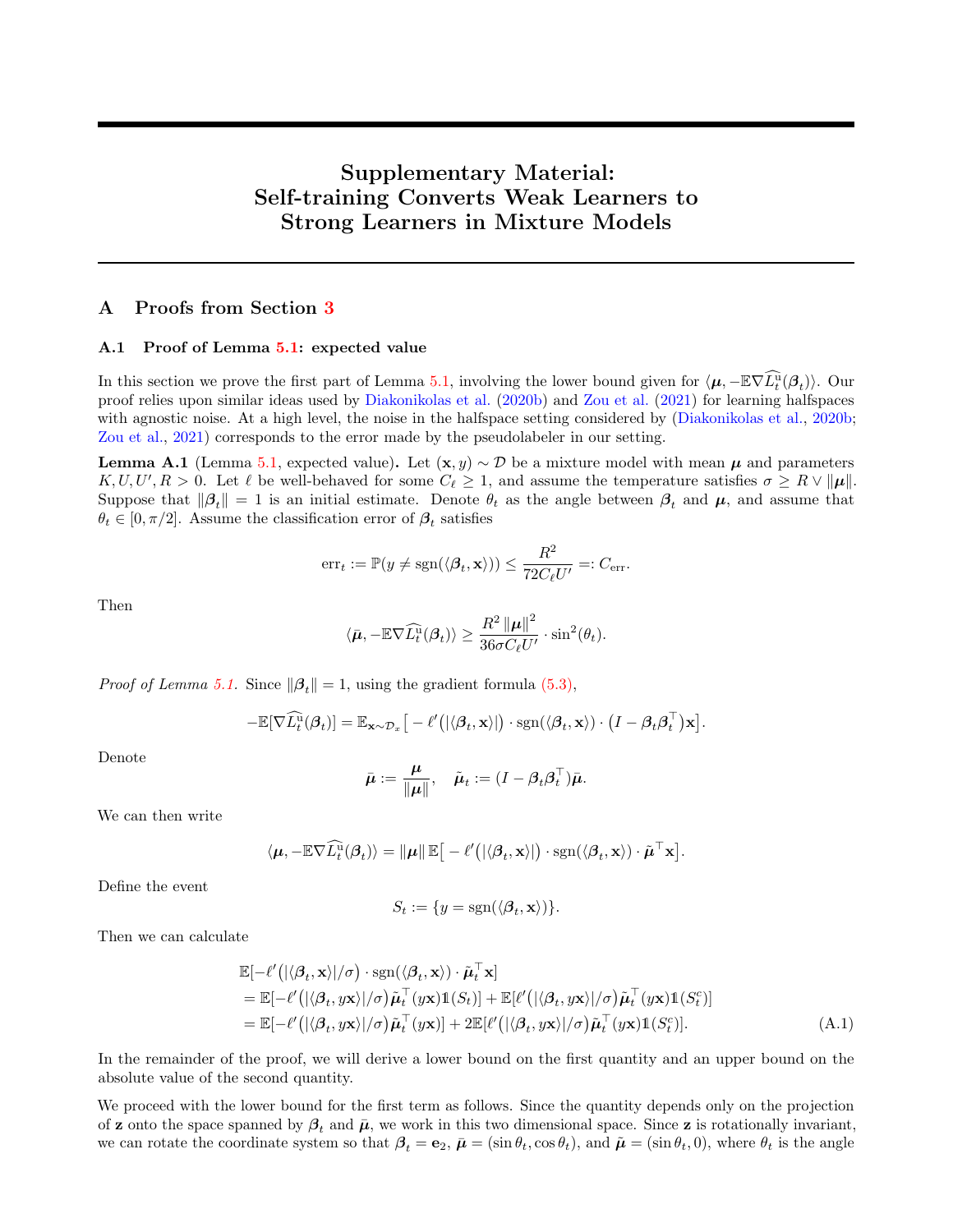between  $\beta_t$  and  $\bar{\mu}$ . Denote  $p_{\beta_t,\mu}(\cdot,\cdot):\mathbb{R}^2\to[0,\infty)$  as the probability density function of the projection of z onto the 2D subspace spanned by  $\beta_t$  and  $\mu$ . Then, using that yx has the same distribution as  $z + \mu$ ,

$$
\mathbb{E}\left[-\ell'(|\langle\beta_t, y\mathbf{x}\rangle|/\sigma)\tilde{\boldsymbol{\mu}}^\top(y\mathbf{x})\right] \n= \int_{-\infty}^{\infty} \int_{-\infty}^{\infty} -\ell'(|u_2 + \|\boldsymbol{\mu}\| \cos \theta_t|/\sigma) \cdot \sin \theta_t \cdot (u_1 + \|\boldsymbol{\mu}\| \sin \theta_t) \cdot p_{\beta_t, \bar{\boldsymbol{\mu}}}(u_1, u_2) \mathrm{d}u_1 \mathrm{d}u_2 \n= \int_{-\infty}^{\infty} -\ell'(|u_2 + \|\boldsymbol{\mu}\| \cos \theta_t|/\sigma) \cdot \sin \theta_t \cdot \left[\int_{-\infty}^{\infty} (u_1 + \|\boldsymbol{\mu}\| \sin \theta_t) \cdot p_{\beta_t, \bar{\boldsymbol{\mu}}}(u_1, u_2) \mathrm{d}u_1\right] \mathrm{d}u_2 \n\stackrel{\text{(i)}}{=} \|\boldsymbol{\mu}\| \sin^2 \theta_t \int_{-\infty}^{\infty} \int_{-\infty}^{\infty} -\ell'(|u_2 + \|\boldsymbol{\mu}\| \cos \theta_t|/\sigma) p_{\beta_t, \bar{\boldsymbol{\mu}}}(u_1, u_2) \mathrm{d}u_1 \mathrm{d}u_2.
$$
\n(A.2)

In  $(i)$  we use the fact that z isotropic implies that the projection of z onto one dimensional subspaces are mean zero, and thus for all  $u_2$  we have  $\int_{-\infty}^{\infty} u_1 \cdot p_{\beta_t,\bar{\mu}}(u_1, u_2) du_1 = 0$ . We now calculate a lower bound on the remaining quantity. Since **z** is rotationally invariant, we know that  $p_{\beta_t,\bar{\mu}}(u_1, u_2)$  depends only on the distance from the origin  $\sqrt{u_1^2 + u_2^2}$ . Thus, we can convert to polar coordinates and using an abuse of notation write  $p_{\beta_t,\bar{\mu}}(r)$  to emphasize that the density only depends on the distance  $r$  from the origin in polar coordinates. Continuing, this means we can write

<span id="page-11-0"></span>
$$
\int_{-\infty}^{\infty} -\ell'(|u_2 + ||\boldsymbol{\mu}|| \cos \theta_t | / \sigma) p_{\beta_t, \bar{\boldsymbol{\mu}}}(u_1, u_2) du_1 du_2.
$$
\n
$$
= \int_{r=0}^{\infty} r p_{\beta_t, \bar{\boldsymbol{\mu}}}(r) \int_{\phi=-\pi}^{\pi} -\ell'(|r \cos \phi + ||\boldsymbol{\mu}|| \cos \theta_t | / \sigma) dr d\phi
$$
\n
$$
\geq \int_{r=0}^{\infty} r p_{\beta_t, \bar{\boldsymbol{\mu}}}(r) \int_{\phi=0}^{\pi/2} -\ell'(|r \cos \phi + ||\boldsymbol{\mu}|| \cos \theta_t | / \sigma) \cdot \sin \phi \cdot dr d\phi
$$
\n
$$
\stackrel{(ii)}{\geq} \int_{r=0}^{\infty} r p_{\beta_t, \bar{\boldsymbol{\mu}}}(r) \int_{\phi=0}^{\pi/2} \frac{1}{C_{\ell}} \exp(-|r \cos \phi + ||\boldsymbol{\mu}|| \cos \theta_t | / \sigma) \cdot \sin \phi \cdot dr d\phi
$$
\n
$$
\stackrel{(iii)}{=} \frac{\exp(-\frac{||\boldsymbol{\mu}||}{\sigma} \cos \theta_t)}{C_{\ell}} \int_{r=0}^{\infty} r p_{\beta_t, \bar{\boldsymbol{\mu}}}(r) \int_{\phi=0}^{\pi/2} \exp(-r \cos(\phi) / \sigma) \cdot \sin \phi \cdot dr d\phi
$$
\n
$$
\stackrel{(iv)}{=} \frac{\sigma \exp(-\frac{||\boldsymbol{\mu}||}{\sigma} \cos \theta_t)}{C_{\ell}} \int_{r=0}^{\infty} p_{\beta_t, \bar{\boldsymbol{\mu}}}(r) (1 - \exp(-r/\sigma)) \cdot dr
$$
\n
$$
\stackrel{(v)}{\geq} \frac{\sigma \exp(-\frac{||\boldsymbol{\mu}||}{\sigma} \cos \theta_t)}{C_{\ell} U'} \int_{0}^{R} [1 - \exp(-r/\sigma)] dr
$$
\n
$$
\stackrel{(vi)}{\geq} \frac{\sigma \exp(-\frac{||\boldsymbol{\mu}||}{\sigma} \cos \theta_t)}{2C_{\ell} U'} \int_{0}^{R} \frac{r}{\sigma} dr
$$
\n
$$
= \frac{R^2 \exp(-\frac{||\boldsymbol{\mu}|| \cos \theta_t)}
$$

In (i) we use that  $\ell$  is decreasing and hence  $-\ell' \geq 0$ , as well as sin  $\phi \in [0, 1]$  for  $\phi \in [0, \pi/2]$ . In (ii) we use Definition [3.5.](#page-3-3) In (iii) we have used the assumption that  $\theta_t \in [0, \pi/2]$  and that  $\cos \theta_t \ge 0$  for  $\theta_t \in [0, \pi/2]$ . In (iv) we use that  $\int_0^{\pi/2} \exp(-a \cos x) \sin x dx = (1 - \exp(-a))/a$ . In (v) we have used the definition of anti-anti-concentration. In (vi) we use that  $\sigma \geq R$  and that  $1 - \exp(-x) \geq x/2$  on [0, 1]. Putting [\(A.2\)](#page-11-0) together with [\(A.3\),](#page-11-1) we get

<span id="page-11-2"></span><span id="page-11-1"></span>
$$
\mathbb{E}[-\ell'(|\langle \beta_t, y\mathbf{x} \rangle|)\tilde{\boldsymbol{\mu}}^{\top}(y\mathbf{x})] \ge \frac{R^2 \|\boldsymbol{\mu}\| \exp(-\frac{\|\boldsymbol{\mu}\|}{\sigma} \cos \theta_t)}{6C_{\ell}U'} \cdot \sin^2(\theta_t). \tag{A.4}
$$

We now want an upper bound on the second term in  $(A.1)$ . Using the same coordinate system defined in terms of  $\beta_t = \mathbf{e}_2$  and  $\bar{\boldsymbol{\mu}} = (\sin \theta_t, \cos \theta_t)$ , we have that

$$
S_t^c = \{ \langle \boldsymbol{\beta}_t, y\mathbf{x} \rangle < 0 \} = \{ \langle \boldsymbol{\beta}_t, \mathbf{z} + \boldsymbol{\mu} \rangle < 0 \} = \{ u_2 + ||\boldsymbol{\mu}|| \cdot \cos \theta_t < 0 \}.
$$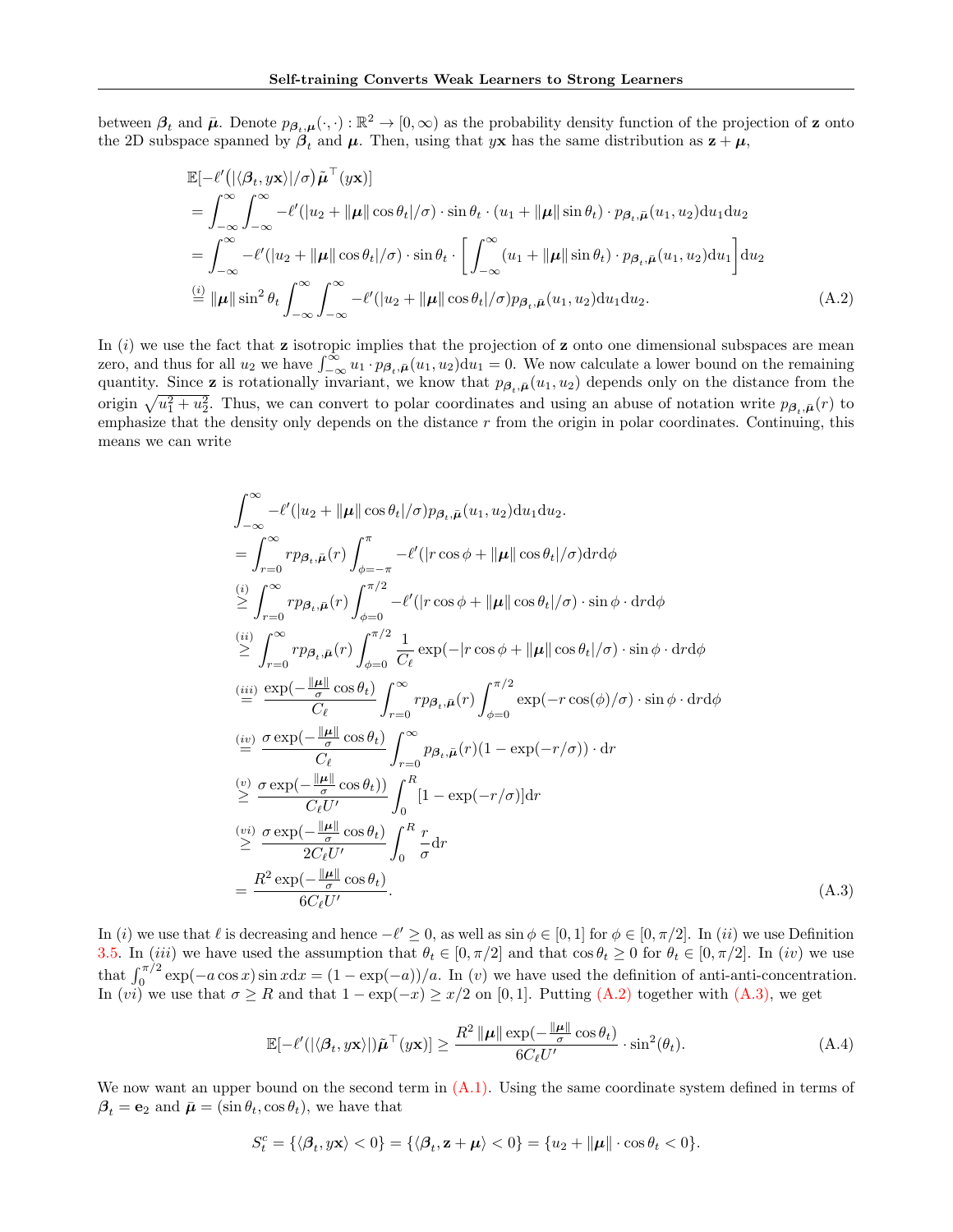Thus,

$$
\mathbb{E}\left[\ell'(|\langle \beta_t, y\mathbf{x}\rangle|/\sigma)\tilde{\boldsymbol{\mu}}^\top y\mathbf{x}\cdot\mathbb{1}(S_t^c)\right]
$$
\n
$$
=\int_{-\infty}^{\infty}\int_{-\infty}^{\infty}\ell'(|u_2 + \|\boldsymbol{\mu}\| \cos\theta_t|/\sigma) \cdot (u_1 \sin\theta_t + \|\boldsymbol{\mu}\| \sin^2\theta_t)\mathbb{1}(u_2 + \|\boldsymbol{\mu}\| \cos\theta_t \le 0) \cdot p_{\beta_t, \bar{\boldsymbol{\mu}}}(u_1, u_2) \mathrm{d}u_1 \mathrm{d}u_2
$$
\n
$$
=\int_{-\infty}^{\infty}\ell'(|u_2 + \|\boldsymbol{\mu}\| \cos\theta_t|/\sigma) \cdot \mathbb{1}(u_2 + \|\boldsymbol{\mu}\| \cos\theta_t \le 0) \left[\int_{-\infty}^{\infty}(u_1 \sin\theta_t + \|\boldsymbol{\mu}\| \sin^2\theta_t) \cdot p_{\beta_t, \bar{\boldsymbol{\mu}}}(u_1, u_2) \mathrm{d}u_1\right] \mathrm{d}u_2
$$
\n
$$
\stackrel{\text{(i)}}{=} \|\boldsymbol{\mu}\| \sin^2\theta_t \int_{-\infty}^{\infty}\ell'(|u_2 + \|\boldsymbol{\mu}\| \cos\theta_t|/\sigma) \cdot \mathbb{1}(u_2 + \|\boldsymbol{\mu}\| \cos\theta_t \le 0) \int_{u_1 = -\infty}^{\infty} p_{\beta_t, \bar{\boldsymbol{\mu}}}(u_1, u_2) \mathrm{d}u_1 \mathrm{d}u_2.
$$

In (i) we use the fact that **z** isotropic implies that for all  $u_2$  we have  $\int_{-\infty}^{\infty} u_1 \cdot p_{\beta_t,\bar{\mu}}(u_1,u_2) \, du_1 = 0$ . Using  $|\ell'(z)| \leq 1$  on  $[0, \infty)$ , we can therefore bound

$$
\left| \mathbb{E}\left[ \ell'(|\langle \beta_t, y\mathbf{x} \rangle|/\sigma) \tilde{\boldsymbol{\mu}}^\top y\mathbf{x} \cdot \mathbb{1}(S_t^c) \right] \right| \leq \|\boldsymbol{\mu}\| \sin^2 \theta_t \cdot \mathbb{P}(S_t^c) = \|\boldsymbol{\mu}\| \sin^2 \theta_t \cdot \text{err}_t. \tag{A.5}
$$

We then return to  $(A.1)$ . By combining  $(A.5)$  with  $(A.4)$ , we see that

$$
\langle \mu, -\mathbb{E}[\nabla \widehat{L}_{t}^{\mathbf{u}}(\beta_{t})] \rangle = \frac{\|\mu\|}{\sigma} \mathbb{E}[-\ell'(|\langle \beta_{t}, y\mathbf{x}\rangle|/\sigma)\tilde{\mu}^{\top}(y\mathbf{x})] + \frac{2\|\mu\|}{\sigma} \mathbb{E}\left[\ell'(|\langle \beta_{t}, y\mathbf{x}\rangle|/\sigma)\tilde{\mu}^{\top}(y\mathbf{x})\mathbb{1}(S_{t}^{c})\right]
$$
  
\n
$$
\geq \frac{\|\mu\|}{\sigma} \left[\frac{R^{2} \|\mu\| \exp(-\frac{\|\mu\|}{\sigma} \cos \theta_{t})}{6C_{\ell}U'} \cdot \sin^{2}(\theta_{t})\right] - 2\frac{\|\mu\|}{\sigma} \left[\|\mu\| \sin^{2} \theta_{t} \cdot \text{err}_{t}\right]
$$
  
\n
$$
= \frac{\|\mu\|^{2} \cdot \sin^{2} \theta_{t}}{\sigma} \left[\frac{R^{2} \exp(-\frac{\|\mu\|}{\sigma} \cos \theta_{t})}{6C_{\ell}U'} - 2\text{err}_{t}\right]
$$
  
\n
$$
\geq \frac{\|\mu\|^{2} \cdot \sin^{2} \theta_{t}}{\sigma} \left[\frac{R^{2} \exp(-\frac{\|\mu\|}{\sigma})}{6C_{\ell}U'} - 2\text{err}_{t}\right].
$$

Thus, by choosing  $\sigma \geq ||\mu||$ , we have

$$
\langle \mu, -\mathbb{E}[\nabla \widehat{L}_t^{\mathrm{u}}(\beta_t)] \rangle \ge \frac{\|\mu\|^2 \cdot \sin^2 \theta_t}{\sigma} \left[ \frac{R^2 \exp(-1)}{6C_{\ell}U'} - 2\mathrm{err}_t \right]
$$

$$
\ge \frac{\|\mu\|^2 \cdot \sin^2 \theta_t}{\sigma} \left[ \frac{R^2}{18C_{\ell}U'} - 2\mathrm{err}_t \right].
$$

In particular, if

$$
\mathrm{err}_t \le \frac{R^2}{72C_{\ell}U'} =: C_{\mathrm{err}},
$$

then we have

<span id="page-12-1"></span>
$$
\langle \boldsymbol{\mu}, -\mathbb{E}[\nabla \widehat{L}_t^{\widehat{\mathbf{u}}}(\boldsymbol{\beta}_t)] \rangle \geq \frac{\left\| \boldsymbol{\mu} \right\|^2 R^2}{36\sigma C_{\ell} U'} \sin^2 \theta_t.
$$

<span id="page-12-0"></span> $\Box$ 

#### A.2 Proof of Lemma [5.1,](#page-5-2) batch of samples

We now prove the second part of Lemma [5.1,](#page-5-2) where we show that provided the batch size is large enough, then the same lower bound that holds from the expected value holds when using finite samples.

**Lemma A.2** (Lemma [5.1,](#page-5-2) batch of samples). Let  $(\mathbf{x}, y) \sim \mathcal{D}$  be a mixture model with mean  $\mu \in \mathbb{R}^d$  and parameters  $K, U, U', R > 0$ . Let  $\ell$  be well-behaved for some  $C_{\ell} \geq 1$  and assume the temperature satisfies  $\sigma \geq R \vee ||\mu||$ . Suppose that  $\theta_t \in [0, \pi/2]$  is the angle between  $\mu$  and  $\beta_t$  where  $||\beta_t|| = 1$ . Then there exists a universal constant  $C_B > 0$  such that for any  $\varepsilon, \delta \in (0,1),$ 

$$
B \geq C_B \left(\frac{KC_{\ell}U'}{R^2}\right)^2 \varepsilon^{-1} \log(2/\delta),
$$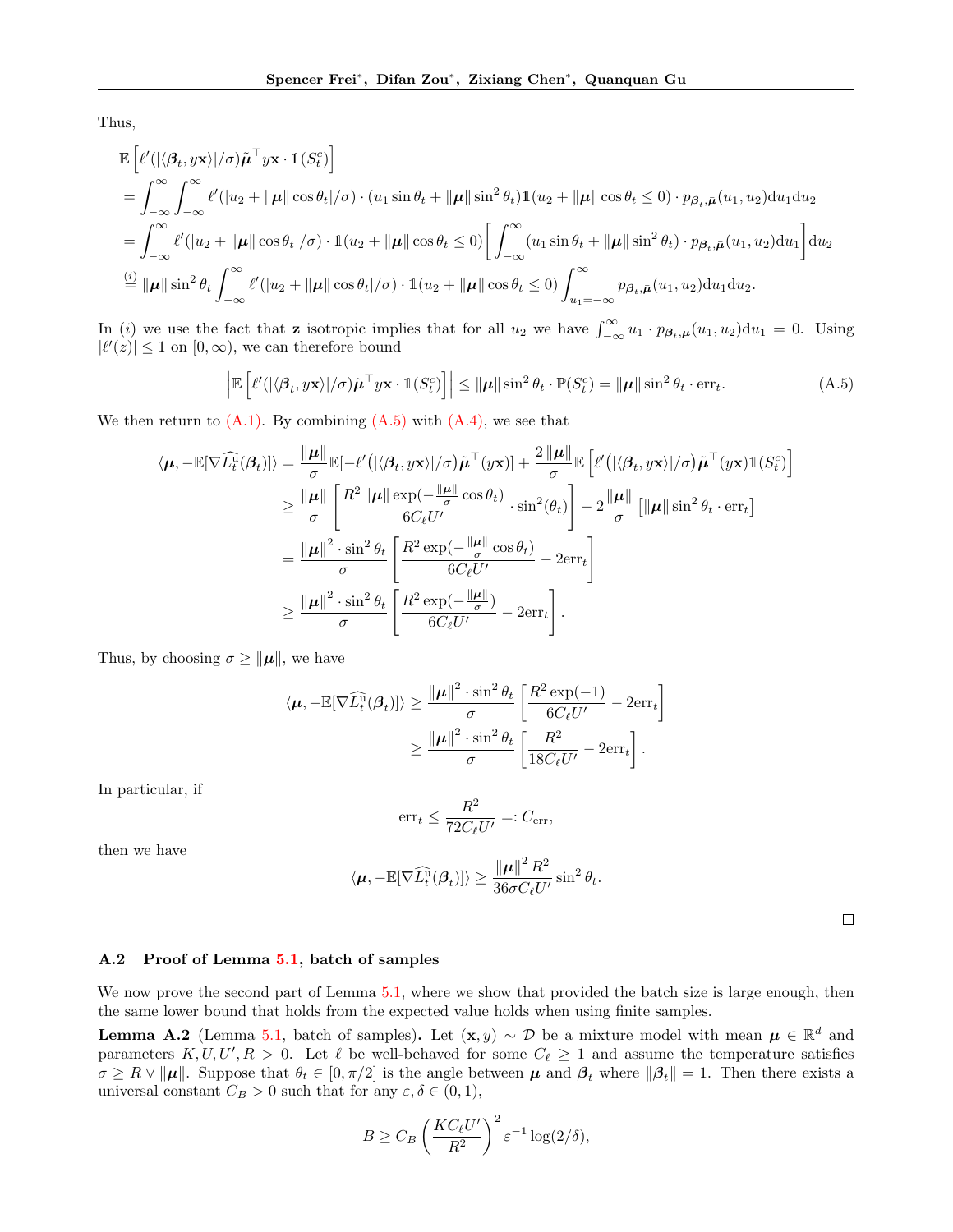then with probability at least  $1 - \delta$ ,

$$
\langle \mu, -\nabla \widehat{L}_t^{\widehat{u}}(\beta_t) \rangle \ge \frac{R^2 \left\| \mu \right\|^2}{72\sigma C_{\ell} U'} \sin^2 \theta_t - \varepsilon/2.
$$

Proof of Lemma [5.1,](#page-5-2) batch of samples. Denote by  $\mathbf{z}_i = y_i \mathbf{x}_i - \boldsymbol{\mu}$  and  $S_t = \{y_i = \text{sgn}(\langle \boldsymbol{\beta}_t, \mathbf{x}_i \rangle)\}\.$  Let  $\bar{\boldsymbol{\mu}} = \boldsymbol{\mu}/\|\boldsymbol{\mu}\|$ and  $\tilde{\boldsymbol{\mu}} = (I - \boldsymbol{\beta}_t \boldsymbol{\beta}_t^{\top}) \bar{\boldsymbol{\mu}}$ . Let us define

$$
A_t = \frac{1}{B} \sum_{i=1}^B -\ell'(|\langle \beta_t, \mathbf{x}_i^{(t)} \rangle| / \sigma) \cdot \text{sgn}(\langle \beta_t, \mathbf{x}_i^{(t)} \rangle) \cdot \tilde{\boldsymbol{\mu}}^\top \mathbf{x}_i^{(t)},
$$

so that  $\langle \mu, -\mathbb{E}\nabla \widehat{L_{t}^u}(\beta_t) \rangle = \frac{\|\mu\|}{\sigma}$  $\frac{\mu\|\mathbb{E}A_t}{\sigma}$ . We can use  $\langle \tilde{\boldsymbol{\mu}}, \mathbf{x}_i^{(t)} \rangle = \langle \tilde{\boldsymbol{\mu}}, \mathbf{z}_i + y\boldsymbol{\mu} \rangle$  to write the above as the sum of two terms:

$$
A_t^{(1)} = \frac{1}{B} \sum_{i=1}^B u_i^{(1)} := \frac{1}{B} \sum_{i=1}^B -\ell'(|\langle \beta_t, \mathbf{x}_i^{(t)} \rangle|) \cdot \text{sgn}(\langle \beta_t, \mathbf{x}_i^{(t)} \rangle) \cdot \langle \tilde{\boldsymbol{\mu}}, \mathbf{z}_i \rangle,
$$
  

$$
A_t^{(2)} = \frac{1}{B} \sum_{i=1}^B u_i^{(2)} := \frac{1}{B} \sum_{i=1}^B -\ell'(|\langle \beta_t, \mathbf{x}_i^{(t)} \rangle|) \cdot \text{sgn}(\langle \beta_t, \mathbf{x}_i^{(t)} \rangle) \cdot ||\boldsymbol{\mu}|| \cdot y \langle \tilde{\boldsymbol{\mu}}, \tilde{\boldsymbol{\mu}} \rangle.
$$

First note

$$
\|\tilde{\boldsymbol{\mu}}\|^2 = \|\bar{\boldsymbol{\mu}} - \beta_t \langle \beta_t, \bar{\boldsymbol{\mu}} \rangle\|^2
$$
  
= 
$$
\|\bar{\boldsymbol{\mu}} - \beta_t \cos \theta_t\|^2
$$
  
= 
$$
1 + \cos^2 \theta_t - 2 \cos^2 \theta_t
$$
  
= 
$$
\sin^2 \theta_t.
$$

Since  $z_i$  are i.i.d. isotropic, each  $u_i^{(1)}$  are i.i.d. mean zero random variables with sub-exponential norm at most  $\|\tilde{\boldsymbol{\mu}}\| \cdot \|\langle \|\tilde{\boldsymbol{\mu}}\| / \|\tilde{\boldsymbol{\mu}}\|, \mathbf{z}\rangle\|_{\psi_2} \le \|\tilde{\boldsymbol{\mu}}\| K = K \sin \theta_t$ . Thus, using sub-exponential concentration [\(Vershynin,](#page-9-20) [2010,](#page-9-20) Proposition 5.16), there exists a universal constant  $C > 0$  such that for any  $\xi > 0$ ,

$$
\mathbb{P}(|A_t^{(1)} - \mathbb{E}A_t^{(1)}| \ge \xi) \le 2 \exp\left(-C \min\left(\frac{\xi^2 B}{K^2 \sin^2 \theta_t}, \frac{\xi B}{K \sin \theta_t}\right)\right).
$$

By taking  $\xi = CK \sin \theta_t \sqrt{\frac{1}{B} \log(2/\delta)}$  for a sufficiently large constant  $C > 0$ , this implies that with probability at least  $1 - \delta/2$ ,

$$
|A_t^{(1)} - \mathbb{E}A_t^{(1)}| \le CK \sin \theta_t \sqrt{\frac{1}{B} \log(2/\delta)}.
$$
 (A.6)

On the other hand, each of  $u_i^{(2)}$  are i.i.d. sub-exponential random variables with mean  $\mathbb{E}A_t$  and sub-exponential norm at most  $\|\mu\| \|\langle \tilde{\mu}, \bar{\mu} \rangle\|_{\psi_2} = \|\mu\| (1 - \cos \theta_t) \le \|\mu\| \sin^2 \theta_t$  (using  $\theta_t \in [0, \pi/2]$ ) and thus for any  $\xi > 0$ ,

<span id="page-13-0"></span>
$$
\mathbb{P}(|A_t^{(2)} - \mathbb{E}A_t^{(2)}| \ge \xi) \le 2 \exp\left(-C \min\left(\frac{\xi^2 B}{\|\boldsymbol{\mu}\|^2 \sin^4 \theta_t}, \frac{\xi B}{\|\boldsymbol{\mu}\| \sin^2 \theta_t}\right)\right).
$$

By taking  $\xi = C \|\mu\| \sin^2 \theta_t \sqrt{\frac{1}{B} \log(2/\delta)}$  for C sufficiently large universal constant, we get that with probability at least  $1 - \delta/2$ ,

$$
|A_t^{(2)} - \mathbb{E}A_t^{(2)}| \le C \|\mu\| \sin^2 \theta_t \sqrt{\frac{1}{B} \log(2/\delta)}.
$$
 (A.7)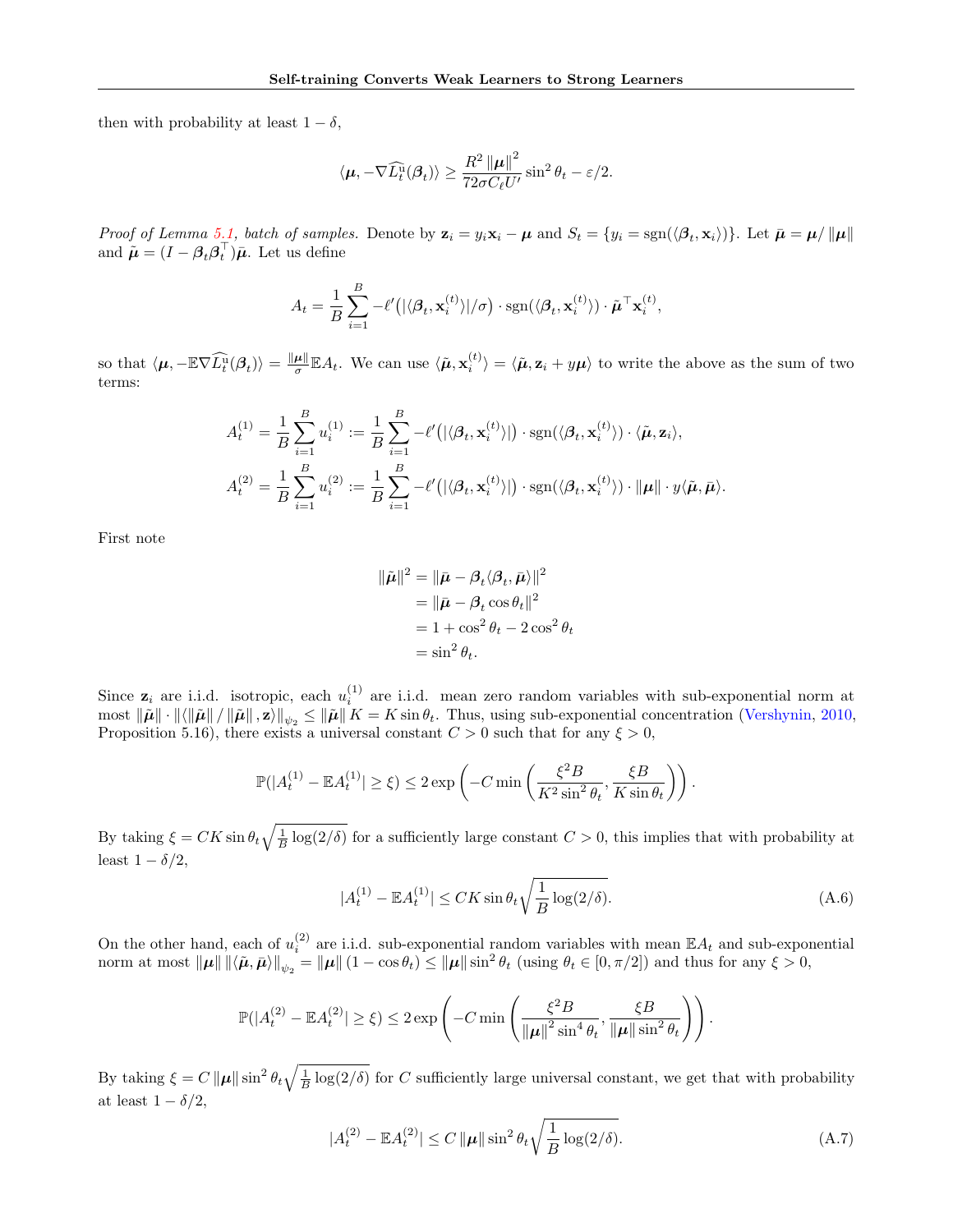Putting [\(A.6\)](#page-12-1) and [\(A.7\)](#page-13-0) together and applying union bound, we have that with probability at least  $1 - \delta$ ,

$$
\langle \mu, -\nabla \widehat{L}_{t}^{\widehat{u}}(\beta_{t}) \rangle = \frac{\|\mu\|}{\sigma} \left[ A_{t}^{(1)} + A_{t}^{(2)} \right]
$$
  

$$
\geq \frac{\|\mu\|}{\sigma} \left[ \mathbb{E} A_{t} - CK \sin \theta_{t} \sqrt{\frac{1}{B} \log(2/\delta)} - C \|\mu\| \sin^{2} \theta_{t} \sqrt{\frac{1}{B} \log(2/\delta)} \right]
$$
  

$$
\geq \frac{\langle i^{2} \rangle \|\mu\|}{\sigma} \left[ \frac{\|\mu\| R^{2}}{36C_{\ell}U'} \sin^{2} \theta_{t} - CK \sin \theta_{t} \sqrt{\frac{1}{B} \log(2/\delta)} - C \|\mu\| \sin^{2} \theta_{t} \sqrt{\frac{1}{B} \log(2/\delta)} \right]. \tag{A.8}
$$

In  $(i)$  we use  $(A.6)$  and  $(A.7)$ . In  $(ii)$  we use Lemma [A.1.](#page-10-2) Now, to complete the proof, we consider separately the case that  $\sin^2 \theta_t > \varepsilon$  and the case that  $\sin^2 \theta_t \leq \varepsilon$ . In the first instance, the batch size satisfies of

$$
B \ge \left(\frac{144KC^2C_{\ell}U'}{R^2}\right)^2 \varepsilon^{-1} \log(2/\delta) \ge \left(\frac{144KC^2C_{\ell}U'}{R^2\sin\theta_t}\right)^2 \log(2/\delta).
$$

Thus using  $K \geq 1$  and  $\|\mu\| \geq 1$ , we have

$$
CK\sin\theta_t\sqrt{\frac{1}{B}\log(2/\delta)} \le \frac{R^2}{144C_{\ell}U'}\sin^2\theta_t \le \frac{\|\boldsymbol{\mu}\| R^2}{144C_{\ell}U'}\sin^2\theta_t,
$$

and

$$
C \|\boldsymbol{\mu}\| \sin^2 \theta_t \sqrt{\frac{1}{B} \log(2/\delta)} \le \frac{\|\boldsymbol{\mu}\| \, R^2}{144KC_{\ell}U'} \sin^3 \theta_t \le \frac{\|\boldsymbol{\mu}\| \, R^2}{144C_{\ell}U'} \sin^2 \theta_t,
$$

Substituting this into [\(A.8\),](#page-14-1) we get

<span id="page-14-2"></span>
$$
\langle \boldsymbol{\mu}, -\nabla \widehat{L}_t^{\widehat{u}}(\boldsymbol{\beta}_t) \rangle \ge \frac{\|\boldsymbol{\mu}\|}{\sigma} \left[ \frac{\|\boldsymbol{\mu}\| \, R^2}{72C_{\ell}U'} \sin^2 \theta_t \right] \ge \frac{\|\boldsymbol{\mu}\|}{\sigma} \left[ \frac{\|\boldsymbol{\mu}\| \, R^2}{72C_{\ell}U'} \sin^2 \theta_t - \varepsilon/2. \right] \tag{A.9}
$$

On the other hand, if  $\sin^2 \theta_t \leq \varepsilon$ , then notice that  $(A.8)$  becomes

$$
\langle \boldsymbol{\mu}, -\nabla \widehat{L}_t^{\widehat{u}}(\boldsymbol{\beta}_t) \rangle \ge \frac{\|\boldsymbol{\mu}\|}{\sigma} \left[ \frac{\|\boldsymbol{\mu}\| \, R^2}{36C_{\ell}U'} \sin^2 \theta_t - CK\epsilon^{1/2} \sqrt{\frac{1}{B} \log(2/\delta)} - C \|\boldsymbol{\mu}\| \, \epsilon \sqrt{\frac{1}{B} \log(2/\delta)} \right]. \tag{A.10}
$$

Then  $B = \Omega(\varepsilon^{-1})$  implies that  $(A.9)$  holds in this case as well. This completes the proof.

<span id="page-14-1"></span> $\Box$ 

#### <span id="page-14-0"></span>B Proofs from Section [4](#page-4-0)

In this section, we prove the following theorem.

**Theorem B.1** (Theorem [4.1,](#page-4-3) restated). Let  $(\mathbf{x}, y) \sim \mathcal{D}$  be a mixture distribution with mean  $\mu$  and parameters  $K, U, U', R > 0$ . Let  $C_{err} > 0$  be arbitrary, and assume  $\|\mu\| \geq 3K \max(\log(8/C_{err}), 22K)$  $\|\mu\| \geq 3K \max(\log(8/C_{err}), 22K)$  $\|\mu\| \geq 3K \max(\log(8/C_{err}), 22K)$ . By running Algorithm 2 with  $\eta = (\|\mu\|^2 + d)^{-1}C_{\text{err}}/8$  and  $T = 8\eta^{-1}C_{\text{err}}^{-1} \|\mu\|^2$  iterations, there exists  $i \leq 4 \log(1/\delta)$  and  $t < T$  such that with probability at least  $1 - \delta$ ,

$$
\mathbb{P}(y \neq \text{sgn}(\langle \boldsymbol{\beta}_t^{(i)}, \mathbf{x} \rangle)) \leq C_{\text{err}}.
$$

To show this theorem, we will first need an upper bound for the classification error that is achieved by the classifier  $\mathbf{x} \mapsto \text{sgn}(\langle \bar{\boldsymbol{\mu}}, \mathbf{x} \rangle)$ . For the standard isotropic Gaussian mixture model  $N(y\boldsymbol{\mu}, I_d)$ , it is easy to show that  $\mathbb{P}(y \neq \text{sgn}(\langle \bar{\boldsymbol{\mu}}, \mathbf{x} \rangle)) = \Phi(-\|\boldsymbol{\mu}\|)$ , where  $\Phi$  is the standard normal CDF. For sub-exponential mixture models, we have a similar bound.

<span id="page-14-3"></span>**Lemma B.2.** Let  $(\mathbf{x}, y) \sim \mathcal{D}$  be a mixture model with mean  $\mu$  and parameters  $K, U, U', R > 0$ . Then we have,

<span id="page-14-4"></span>
$$
\mathbb{P}\left(y \neq \text{sgn}(\langle \mathbf{x}, \boldsymbol{\mu} \rangle)\right) \leq K \exp(-\left\|\boldsymbol{\mu}\right\| / K).
$$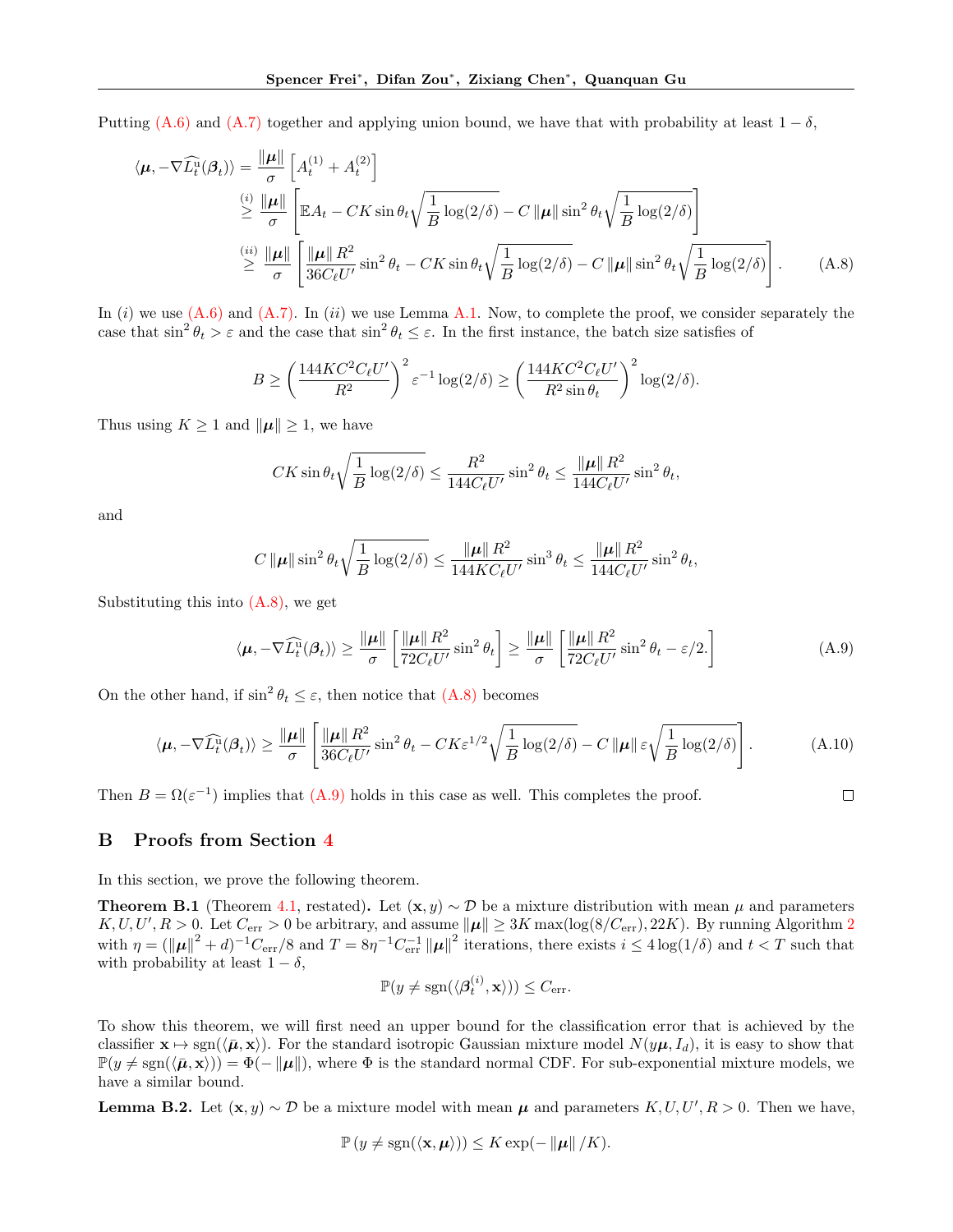*Proof.* For simplicity denote  $\bar{\mu} = \mu / ||\mu||$ . We have

$$
\mathbb{P}(y \neq \text{sgn}(\langle \mathbf{x}, \boldsymbol{\mu} \rangle)) = \mathbb{P}(\langle y\mathbf{x}, \bar{\boldsymbol{\mu}} \rangle < 0) \n= \mathbb{P}(\langle y\mathbf{x} - \boldsymbol{\mu}, \bar{\boldsymbol{\mu}} \rangle < - \|\boldsymbol{\mu}\|) \n= \mathbb{P}(\langle \mathbf{z}, \bar{\boldsymbol{\mu}} \rangle < - \|\boldsymbol{\mu}\|) \n= \int_{-\infty}^{-\|\boldsymbol{\mu}\|} \mathbb{P}(\langle \mathbf{z}, \bar{\boldsymbol{\mu}} \rangle < -t) dt \n\leq \int_{-\infty}^{-\|\boldsymbol{\mu}\|} \exp(-|t|/K) dt \n= K \exp(-\|\boldsymbol{\mu}\|/K).
$$

The inequality uses the definition of sub-exponential.

The next intermediate result we need will be a characterization of the population loss under a surrogate for the 0-1 loss.

<span id="page-15-1"></span>**Lemma B.3.** Let  $\ell$  be 1-Lipschitz, decreasing, with  $\ell(z) \leq \exp(-z)$  for  $z > 0$ . Let  $(\mathbf{x}, y) \sim \mathcal{D}$  be a mixture model with mean  $\mu$  and parameters  $K, U, U', R > 0$ . Then

$$
\mathbb{E}_{(x,y)\sim\mathcal{D}}\ell(y\langle \boldsymbol{\mu},x\rangle) \leq (1+\|\boldsymbol{\mu}\|+2\|\boldsymbol{\mu}\|^2)K\exp(-\|\boldsymbol{\mu}\|/K)+\exp(-\|\boldsymbol{\mu}\|/2K)+\exp(-\|\boldsymbol{\mu}\|/2).
$$

In particular, provided  $\|\mu\| \geq 64K^2$ , we have

$$
\mathbb{E}_{(\mathbf{x},y)\sim\mathcal{D}}\ell(y\langle \boldsymbol{\mu}, \mathbf{x}\rangle) \le \exp(-\|\boldsymbol{\mu}\|/3K).
$$

*Proof.* Denote  $\bar{\mu} = \mu / ||\mu||$  for simplicity, and let  $\gamma = 1/2$ . Our proof uses an argument similar to [Frei et al.](#page-8-12) [\(2021a,](#page-8-12) Lemma 5.9) and [Zou et al.](#page-9-16) [\(2021,](#page-9-16) Lemma 2.7), where we decompose

$$
\mathbb{E}\ell(\langle y\mathbf{x}, \boldsymbol{\mu}\rangle) = \mathbb{E}[\ell(\langle y\mathbf{x}, \boldsymbol{\mu}\rangle) \mathbb{1}(\langle y\mathbf{x}, \bar{\boldsymbol{\mu}}\rangle < 0)] \n+ \mathbb{E}[\ell(\langle y\mathbf{x}, \boldsymbol{\mu}\rangle) \mathbb{1}(\langle y\mathbf{x}, \bar{\boldsymbol{\mu}}\rangle \in [0, \gamma))] \n+ \mathbb{E}[\ell(\langle y\mathbf{x}, \boldsymbol{\mu}\rangle) \mathbb{1}(\langle y\mathbf{x}, \bar{\boldsymbol{\mu}}\rangle > \gamma)].
$$
\n(B.1)

We first bound the first term. Denote by OPT the classification error using  $\mu/||\mu||$ ,

<span id="page-15-0"></span> $\langle i \rangle$ 

$$
\mathsf{OPT} = \mathbb{P}(y \neq \mathrm{sgn}(\langle \mathbf{x}, \boldsymbol{\mu} / \|\boldsymbol{\mu}\|)) \leq K \exp(-\|\boldsymbol{\mu}\| / K),
$$

where the inequality follows by Lemma [B.2.](#page-14-3) Let  $\xi = 2 ||\mu||$ . We have

$$
\mathbb{E}[\ell(\langle y\mathbf{x},\boldsymbol{\mu}\rangle)\mathbb{1}(\langle y\mathbf{x},\bar{\boldsymbol{\mu}}\rangle<0)] \leq \mathbb{E}[(1+|\langle y\mathbf{x},\boldsymbol{\mu}\rangle|)\mathbb{1}(\langle y\mathbf{x},\bar{\boldsymbol{\mu}}\rangle<0)]
$$
\n
$$
= \mathsf{OPT} + \|\boldsymbol{\mu}\| \mathbb{E}[\langle y\mathbf{x},\bar{\boldsymbol{\mu}}\rangle|\mathbb{1}(\langle y\mathbf{x},\bar{\boldsymbol{\mu}}\rangle<0, |\langle y\mathbf{x},\bar{\boldsymbol{\mu}}\rangle| \leq \xi)
$$
\n
$$
+ \|\boldsymbol{\mu}\| \mathbb{E}[\langle y\mathbf{x},\bar{\boldsymbol{\mu}}\rangle|\mathbb{1}(\langle y\mathbf{x},\bar{\boldsymbol{\mu}}\rangle<0, |\langle y\mathbf{x},\bar{\boldsymbol{\mu}}\rangle| > \xi)
$$
\n
$$
\leq (1 + \|\boldsymbol{\mu}\| \xi)\mathsf{OPT} + \|\boldsymbol{\mu}\| \mathbb{E}[\langle y\mathbf{x},\bar{\boldsymbol{\mu}}\rangle|\mathbb{1}(\langle y\mathbf{x},\bar{\boldsymbol{\mu}}\rangle> \xi)]
$$
\n
$$
= (1 + \|\boldsymbol{\mu}\| \xi)\mathsf{OPT} + \|\boldsymbol{\mu}\| \int_{\xi}^{\infty} \mathbb{P}(\langle y\mathbf{x},\bar{\boldsymbol{\mu}}\rangle>t)dt
$$
\n
$$
= (1 + \|\boldsymbol{\mu}\| \xi)\mathsf{OPT} + \|\boldsymbol{\mu}\| \int_{\xi}^{\infty} \mathbb{P}(\langle y\mathbf{x}-\boldsymbol{\mu},\bar{\boldsymbol{\mu}}\rangle>t-\boldsymbol{\mu})dt
$$
\n
$$
\stackrel{(ii)}{\leq} (1 + \|\boldsymbol{\mu}\| \xi)\mathsf{OPT} + \|\boldsymbol{\mu}\| \int_{\xi}^{\infty} \exp(-(t - \|\boldsymbol{\mu}\|)/K)dt
$$
\n
$$
= (1 + \|\boldsymbol{\mu}\| \xi)\mathsf{OPT} + K \|\boldsymbol{\mu}\| \exp(\|\boldsymbol{\mu}\| - \xi)/K)
$$
\n
$$
= (1 + 2 \|\boldsymbol{\mu}\|^{2})\mathsf{OPT} + K \|\boldsymbol{\mu}\| \exp(-\|\boldsymbol{\mu}\|/K).
$$
\n(B.2)

In (i) we use Cauchy–Schwarz and that  $\ell$  is 1-Lipschitz and decreasing. In (ii) we use that  $t \ge \xi \ge ||\mu||$  and the definition of sub-exponential.

 $\Box$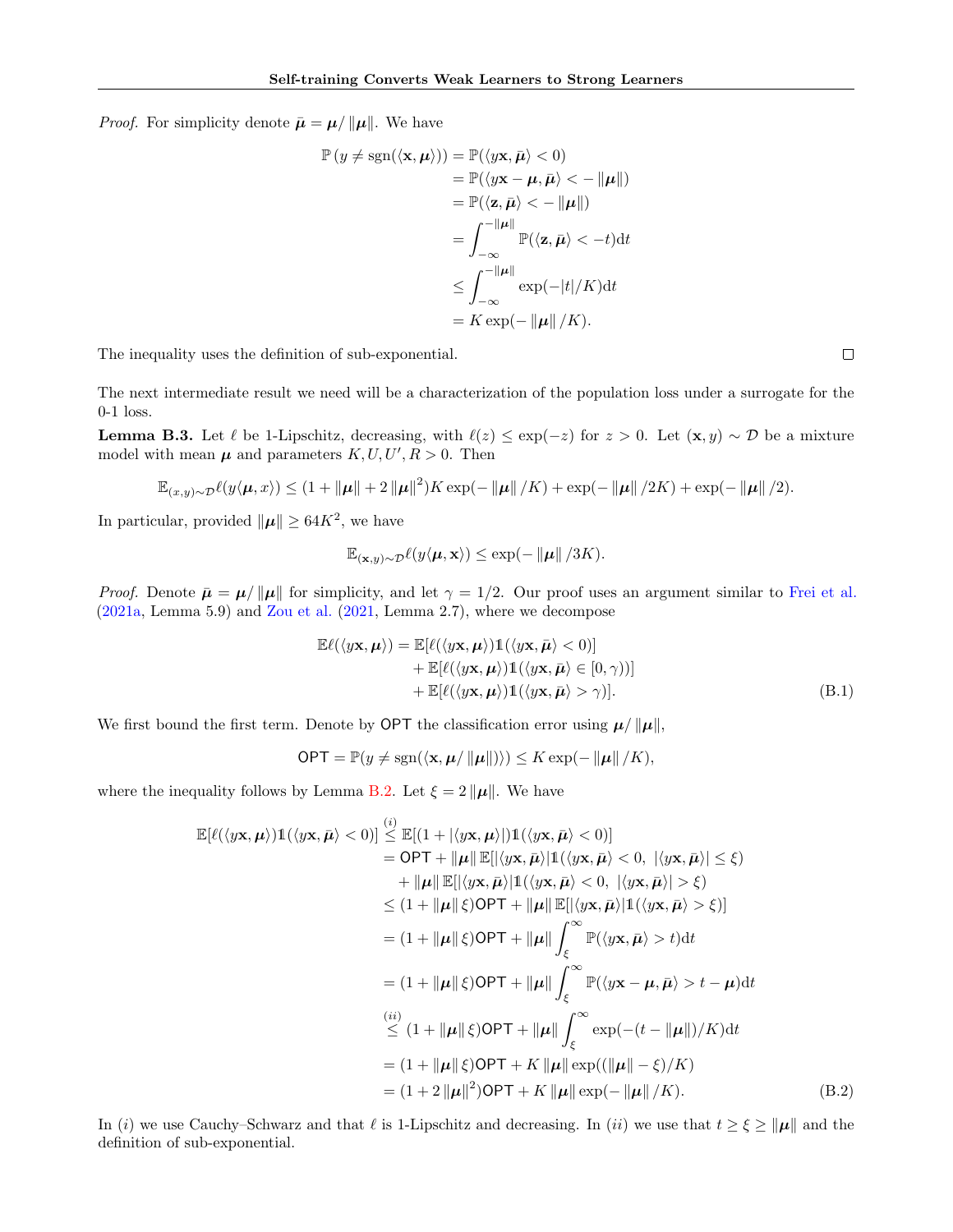For the second term of [\(B.1\),](#page-14-4) we have

$$
\mathbb{E}[\ell(\langle y\mathbf{x}, \boldsymbol{\mu}\rangle) \mathbb{1}(\langle y\mathbf{x}, \bar{\boldsymbol{\mu}}\rangle \in [0, \gamma))] \leq \ell(0) \mathbb{P}(\langle y\mathbf{x}, \bar{\boldsymbol{\mu}}\rangle \in [0, \gamma)) \n\leq \mathbb{P}(\langle y\mathbf{x} - \boldsymbol{\mu}, \bar{\boldsymbol{\mu}}\rangle \in [-\|\boldsymbol{\mu}\|, -\|\boldsymbol{\mu}\| + \gamma)) \n= \mathbb{P}(\langle y\mathbf{x} - \boldsymbol{\mu}, \bar{\boldsymbol{\mu}}\rangle \leq -\|\boldsymbol{\mu}\| + \gamma) - \mathbb{P}(\langle y\mathbf{x} - \boldsymbol{\mu}, \bar{\boldsymbol{\mu}}\rangle \leq -\|\boldsymbol{\mu}\|) \n\stackrel{(i)}{\leq} \mathbb{P}((\langle y\mathbf{x} - \boldsymbol{\mu}, \bar{\boldsymbol{\mu}}\rangle \leq -\frac{1}{2} \|\boldsymbol{\mu}\|) \n\stackrel{(ii)}{\leq} \exp(-\|\boldsymbol{\mu}\|/2K).
$$
\n(B.3)

where in (*i*) we use  $\gamma < 1 \leq \frac{1}{2} ||\mu||$  and in (*ii*) we have used the definition of sub-exponential. Finally, for the third term of  $(B.1)$ , we use that  $\ell$  is decreasing and has exponential tail so that

<span id="page-16-1"></span><span id="page-16-0"></span>
$$
\mathbb{E}[\ell(\langle y\mathbf{x},\boldsymbol{\mu}\rangle)\mathbb{1}(\langle y\mathbf{x},\bar{\boldsymbol{\mu}}\rangle>\gamma)]\leq \ell(\|\boldsymbol{\mu}\|)\leq \exp(-\gamma\|\boldsymbol{\mu}\|)=\exp(-\|\boldsymbol{\mu}\|/2). \tag{B.4}
$$

Putting  $(B.2)$ ,  $(B.3)$ , and  $(B.4)$  all together, we get

$$
\mathbb{E}[\ell(y \langle \mu, x \rangle)] \leq (1 + K \|\mu\|^3) \text{OPT} + K \|\mu\| \exp(-\|\mu\|^2 / 2) + \exp(-\|\mu\| / (2K)) + \exp(-\|\mu\| / 2)
$$
  
\n
$$
\leq (1 + 2 \|\mu\|^2) K \exp(-\|\mu\| / K) + K \|\mu\| \exp(-\|\mu\|^2 / 2) + 2 \exp(-\|\mu\| / (2K))
$$
  
\n(i) (3K + 2) exp(-\|\mu\| / 2K)  
\n(ii) (ii) 
$$
\leq \exp(-\|\mu\| / 3K).
$$

In (i) we use that  $x/\log x \ge \sqrt{x}$  and thus  $2\|\mu\|^2 \exp(-\|\mu\|/K) = \exp(-\frac{1}{k}\|\mu\| + 4\log\|\mu\|) \le \exp(-\|\mu\|/2K)$ for  $\|\mu\| \geq 64K^2$ , and in *(ii)* we again use that  $\|\mu\| \geq 64K^2$ . П

With the above in hand we can complete the proof of Theorem [4.1.](#page-4-3) We will show that provided the means of the mixture model are sufficiently well-separated (by an absolute constant), then the population risk under the convex surrogate  $\ell$  can be as small as  $\Theta(C_{\text{err}})$ . This leads to an upper bound for the classification error using supervised learning that is at most  $C_{\text{err}}$ .

Proof of Theorem [4.1.](#page-4-3) Fix  $i \in \{1, ..., \log(1/\delta)\}\$ as given in Algorithm [2.](#page-4-2) As the cross-entropy loss is convex and 1-Lipschitz, and as  $\mathbb{E}[\|\mathbf{x}\|^2] \leq 2 \|\boldsymbol{\mu}\|^2 + 2\mathbb{E}[\|\mathbf{z}\|^2] = 2(\|\boldsymbol{\mu}\|^2 + d)$ , by [Frei et al.](#page-8-12) [\(2021a,](#page-8-12) Lemma C.1), for  $\eta \leq (\|\mu\|^2 + d)^{-1} \varepsilon/4$ , we know there exists  $t_i < T = 4\eta^{-1} \varepsilon^{-1} \|\mu\|^2$  such that  $\mathbb{E}[\ell(y \langle \beta t_i, \mathbf{x} \rangle] \leq \mathbb{E}[\ell(y \langle \mu, \mathbf{x} \rangle)] + \varepsilon/2$ . By Markov's inequality, for each i, with probability at least  $1-\frac{1}{1+\delta_0}$  over  $\{(\mathbf{x}_t^{(i)}, y_t^{(i)})\}_{t=0,\ldots,T}$ ,  $\mathbb{E}[\ell(y \langle \boldsymbol{\beta}_{t_i}, \mathbf{x}\rangle)] \leq (1+\delta_0)$  $\delta_0\left[\mathbb{E}\ell(y\langle\mu,\mathbf{x}\rangle)+\varepsilon\right]$ . As the  $\{(\mathbf{x}_t^{(i)}, y_t^{(i)})\}$  are independent for different i, the probability of failure for I independent such i is  $[1/(1+\delta_0)]^I$ . As  $1/x \le 1/\log(1+x) \le 2/x$  on  $[0,1]$ , this implies that as long as  $I \ge 2\delta_0^{-1}\log(1/\delta)$ , then with probability at least  $1 - \delta$ , there exists  $i \in I$  such that  $\mathbb{E}[\ell(y \langle \beta_{t_i}, \mathbf{x} \rangle)] \leq (1 + \delta_0)[\mathbb{E}\ell(y \langle \boldsymbol{\mu}, \mathbf{x} \rangle) + \varepsilon]$ . In particular, for  $I = 4\lceil \log(1/\delta) \rceil$ , we have with probability at least  $1 - \delta$ , for some i and  $t_i < T$ ,

$$
\mathbb{E}\ell(y\langle \boldsymbol{\beta}_{t_i}, \mathbf{x} \rangle) \leq 2\mathbb{E}\ell(y\langle \boldsymbol{\mu}, \mathbf{x} \rangle) + \varepsilon.
$$

By Lemma [B.3,](#page-15-1) we know that for  $\|\mu\| \geq 64K^2$ , we have

$$
\mathbb{E}\ell(y\langle \mu, \mathbf{x}\rangle) \le \exp(-\|\mu\|/3K).
$$

To guarantee  $2 \exp(-\|\mu\|/3K) \leq C_{\text{err}} \log(2)/2$  it suffices to take  $\|\mu\| \geq 3K \log(8/C_{\text{err}})$ . Thus, provided  $\|\mu\| \geq 3K \max(\log(8/C_{\text{err}}), 22K)$ , we have that with probability at least  $1 - \delta$ ,

$$
\mathbb{P}(y\neq \mathrm{sgn}(\langle \boldsymbol{\beta}_{t_i}, \mathbf{x}\rangle)) \leq \frac{1}{\ell(0)} \mathbb{E} \ell(y\langle \boldsymbol{\beta}_{t_i}, \mathbf{x}\rangle) \leq \frac{1}{2} C_{\mathrm{err}} + \varepsilon.
$$

Taking  $\varepsilon = C_{\rm err}/2$  completes the proof.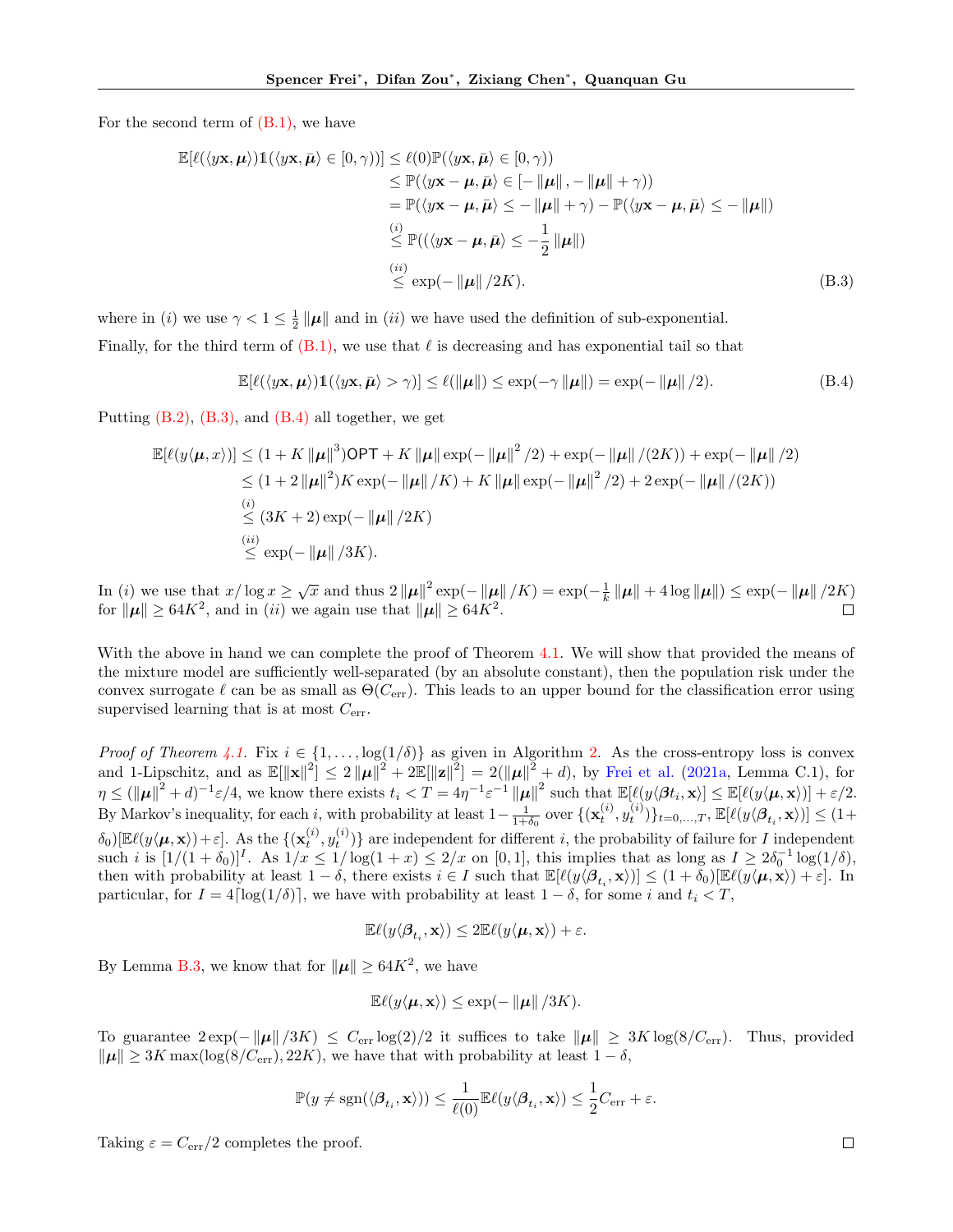## <span id="page-17-0"></span>C Bayes-optimal Classifier for Mixture Distributions

Here we prove a more general version of Fact [3.4](#page-3-0) that relies only upon rotational symmetry and unimodality.

Fact C.1. Let  $\mu \in \mathbb{R}^d$ . Suppose z is continuous, rotationally symmetric and unimodal in the sense that its density function  $p_{\mathbf{z}}(\mathbf{z})$  is a decreasing function of  $\|\mathbf{z}\|_2$ . Assume  $Y \sim \text{Unif}(\{1,-1\})$  and  $\mathbf{x}|Y = y \sim \mathbf{z} + y\boldsymbol{\mu}$ . Then the Bayes-optimal classifier is given by  $\mathbf{x} \mapsto \text{sgn}(\langle \boldsymbol{\mu}, \mathbf{x} \rangle)$ .

*Proof.* Let us introduce some notation. We denote by  $X, Z, Y$  as random variables and by  $z, x \in \mathbb{R}^d$  and  $y \in \{-1, 1\}$  as possible realizations of those random variables. The Bayes-optimal classifier chooses a label for a feature  $\mathbf{x} \in \mathbb{R}^d$  by taking the maximum value of  $\mathbb{P}(Y = y | \mathbf{x})$  over  $y \in \{\pm 1\}$ . Thus, we can write the Bayes-optimal classifier  $h_{\text{Bayes}}(\mathbf{x})$  as

$$
h_{\text{Bayes}}(\mathbf{x}) = \operatorname{argmax}_{y \in \{\pm 1\}} \mathbb{P}(Y = y | \mathbf{x}).
$$

Note that  $\mathbb{P}(Y=1) = \mathbb{P}(Y=-1) = 1/2$ . Thus, by Bayes' theorem,

$$
\mathbb{P}(Y = y|\mathbf{x}) = \frac{\mathbb{P}(\mathbf{x}|Y = y)\mathbb{P}(Y = y)}{\mathbb{P}(\mathbf{x}|Y = 1)\mathbb{P}(Y = 1) + \mathbb{P}(\mathbf{x}|Y = -1)\mathbb{P}(Y = -1)} = \frac{\mathbb{P}(\mathbf{x}|Y = y)}{\mathbb{P}(\mathbf{x}|Y = 1) + \mathbb{P}(\mathbf{x}|Y = -1)}.
$$

Thus, we see that the Bayes-optimal classifier chooses the label for a feature x which maximizes the likelihood of observing x:

$$
h_{\text{Bayes}}(\mathbf{x}) = \operatorname{argmax}_{y \in \{\pm 1\}} \mathbb{P}(\mathbf{x}|Y = y).
$$

If we denote by  $p_{\mathbf{z}}(\cdot)$  as the probability density function of z, since  $\mathbf{x}|Y = y \sim \mathbf{z} + y\boldsymbol{\mu}$ , using the properties of the probability density function under linear transformations, we have

$$
\mathbb{P}(\mathbf{x}|Y=y) = p_{\mathbf{z}}(\mathbf{x}-y\boldsymbol{\mu}).
$$

Thus,

<span id="page-17-2"></span>
$$
h_{\text{Bayes}}(\mathbf{x}) = \begin{cases} 1 & \text{if } p_{\mathbf{z}}(\mathbf{x} - \boldsymbol{\mu}) > p_{\mathbf{z}}(\mathbf{x} + \boldsymbol{\mu}), \\ -1 & \text{if } p_{\mathbf{z}}(\mathbf{x} - \boldsymbol{\mu}) \le p_{\mathbf{z}}(\mathbf{x} + \boldsymbol{\mu}). \end{cases} \tag{C.1}
$$

By assumption, there exists a decreasing function  $g : [0, \infty) \to [0, \infty)$  such that the density function of **z** satisfies

$$
p_{\mathbf{z}}(\mathbf{z}) = g(||\mathbf{z}||_2^2).
$$

By [\(C.1\),](#page-17-2) the Bayes-optimal decision boundary is determined by comparing  $p_{zb}(\mathbf{x} - \boldsymbol{\mu})$  and  $p_{\mathbf{z}}(\mathbf{x} + \boldsymbol{\mu})$ . We have,

$$
p_{\mathbf{z}}(\mathbf{x} - \boldsymbol{\mu}) > p_{\mathbf{z}}(\mathbf{x} + \boldsymbol{\mu}) \stackrel{(i)}{\iff} g(\|\mathbf{x} - \boldsymbol{\mu}\|_2^2) > g(\|\mathbf{x} + \boldsymbol{\mu}\|_2^2)
$$
  

$$
\stackrel{(ii)}{\iff} \|\mathbf{x} - \boldsymbol{\mu}\|_2^2 \le \|\mathbf{x} + \boldsymbol{\mu}\|^2
$$
  

$$
\iff \|\mathbf{x}\|_2^2 + \|\boldsymbol{\mu}\|_2^2 - 2\langle \mathbf{x}, \boldsymbol{\mu} \rangle \le \|\mathbf{x}\|_2^2 + \|\boldsymbol{\mu}\|_2^2 + 2\langle \mathbf{x}, \boldsymbol{\mu} \rangle
$$
  

$$
\iff \langle \mathbf{x}, \boldsymbol{\mu} \rangle \ge 0.
$$

Above, (i) follows by using rotational symmetry of z, and (ii) follows by using that z is unimodal so g is decreasing.

 $\Box$ 

#### D Remaining Proofs

<span id="page-17-1"></span>**Lemma D.1.** If  $(\mathbf{x}, y) \sim \mathcal{D}$  is from a K-sub-exponential mixture model with mean  $\mu$ , then for any  $\delta > 0$ , with probability at least  $1 - \delta$ , for any  $i \in [B]$  and  $t \in [T]$ ,

$$
\|\mathbf{x}_{i}^{(t)}\|^{2} \leq 2\|\boldsymbol{\mu}\|^{2} + 2dK^{2}\log^{2}(dBT/\delta).
$$